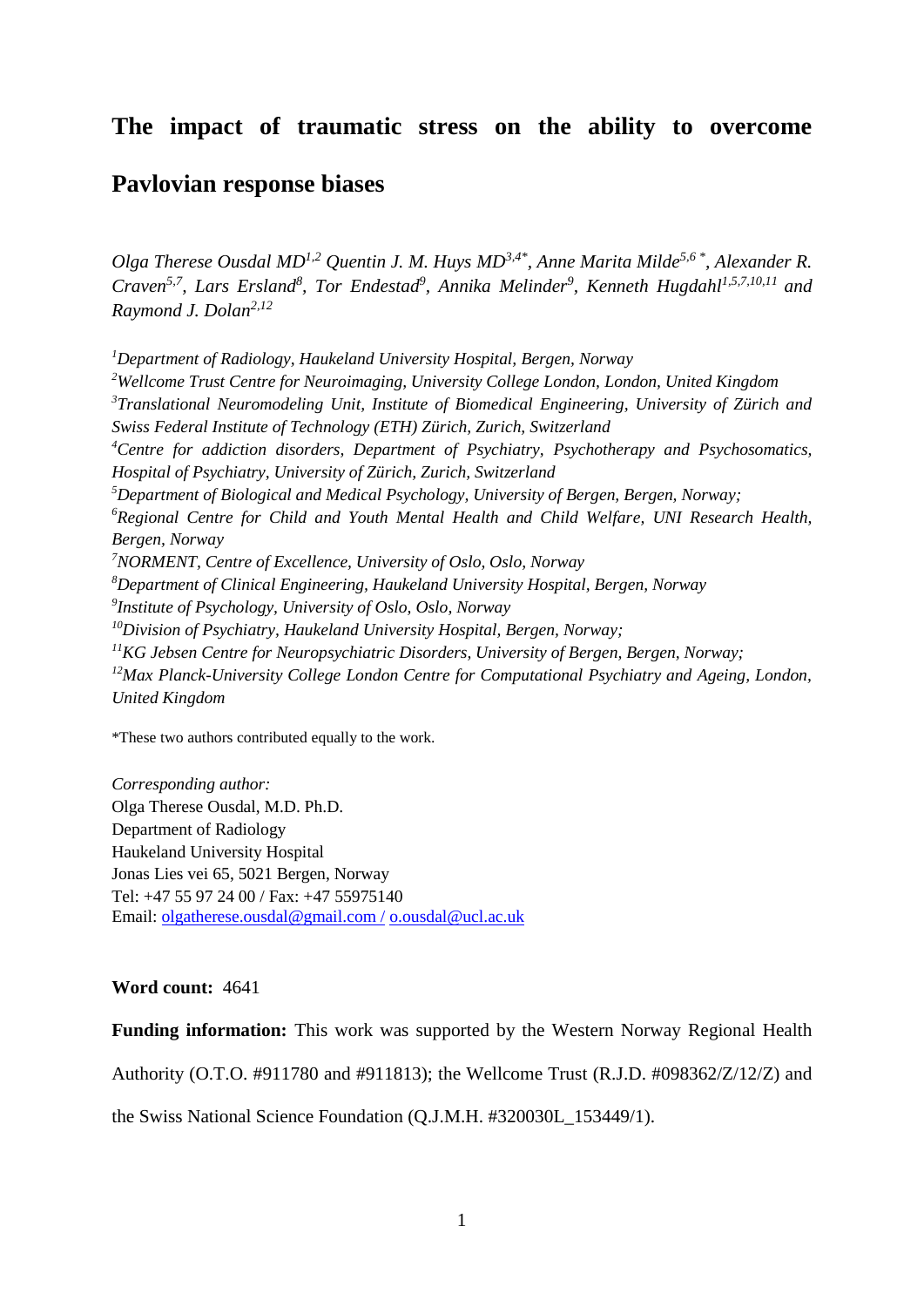### **Abstract**

**Background**: Disturbances in Pavlovian valuation systems are reported to follow traumatic stress exposure. However, motivated decisions are also guided by instrumental mechanisms, but to date the effect of traumatic stress on these instrumental systems remain poorly investigated. Here, we examine whether a single episode of severe traumatic stress influences flexible instrumental decisions through an impact on a Pavlovian system.

**Methods**: Twenty-six survivors of the 2011 Norwegian terror attack and thirty matched control subjects performed an instrumental learning task in which Pavlovian and instrumental associations promoted congruent or conflicting responses. We used reinforcement learning models to infer how traumatic stress affected learning and decision-making. Based on the importance of dorsal anterior cingulate cortex (dACC) for cognitive control, we also investigated if individual concentrations of Glx (= glutamate + glutamine) in dACC predicted the Pavlovian bias of choice.

**Results**: Survivors of traumatic stress expressed a greater Pavlovian interference with instrumental action selection and had significantly lower levels of Glx in the dACC. Across subjects, the degree of Pavlovian interference was negatively associated with dACC Glx concentrations.

**Conclusions**: Experiencing traumatic stress appears to render instrumental decisions less flexible by increasing the susceptibility to Pavlovian influences. An observed association between prefrontal glutamatergic levels and this Pavlovian bias provides novel insight into the neurochemical basis of decision-making, and suggests a mechanism by which traumatic stress can impair flexible instrumental behaviours.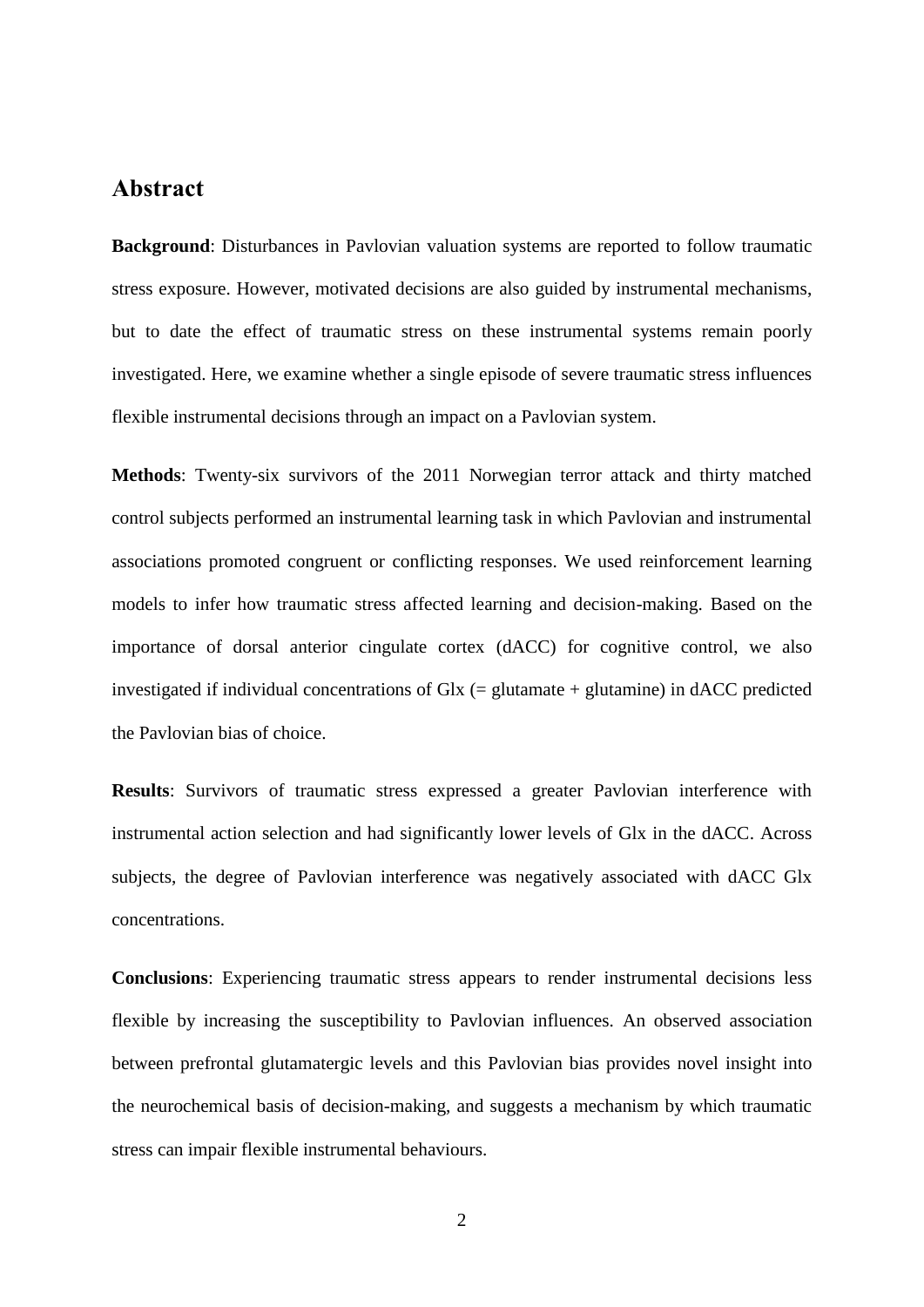# **Introduction**

How an episode of extreme traumatic stress impacts normal brain function to alter the risk of psychopathology is one of the most fundamental questions in mental health research. Despite increasing knowledge about the neuronal adaptation to traumatic stress [\(Pitman](#page-20-0) *et al.*, [2012\)](#page-20-0), we know little regarding how an episode of traumatic stress affects decision-making and the acquisition of optimal choice behaviour. This question becomes even more important in light of altered decision-making being a core feature of several psychiatric disorders associated with traumatic stress (Cella *et al.*[, 2010,](#page-19-0) [Sebold](#page-20-1) *et al.*, 2014), leading to the idea that traumatic stress may predispose to illness by influencing how we make decisions [\(Huys](#page-19-1) *et al.*[, 2015\)](#page-19-1).

Our decisions are the end product of multiple computationally and neurobiologically distinct mechanisms [\(Dolan and Dayan, 2013\)](#page-19-2). The instrumental system ensures that rewards are harvested and punishments avoided through discrete action choices, controlled by a consideration of the consequences of an action [\(Dayan and Daw, 2008,](#page-19-3) [Dayan](#page-19-4) *et al.*, 2006). Although humans readily learn to approach reward and avoid punishment, they show greater difficulties learning not to act to obtain a reward and act to avoid a punishment, highlighting a surprising inflexibility in human decision-making [\(Cavanagh](#page-19-5) *et al.*, 2013, [Guitart-Masip](#page-19-6) *et al.*[, 2014a\)](#page-19-6). This inflexibility can be understood in a frame of reference whereby stimuli predicting reward are intrinsically associated with behavioural approach, while stimuli predicting punishments are pre-potently coupled to behavioural inaction. These pre-specified response tendencies are referred to as Pavlovian biases, which are known to distort flexible instrumental decision making [\(Guitart-Masip](#page-19-6) *et al.*, 2014a).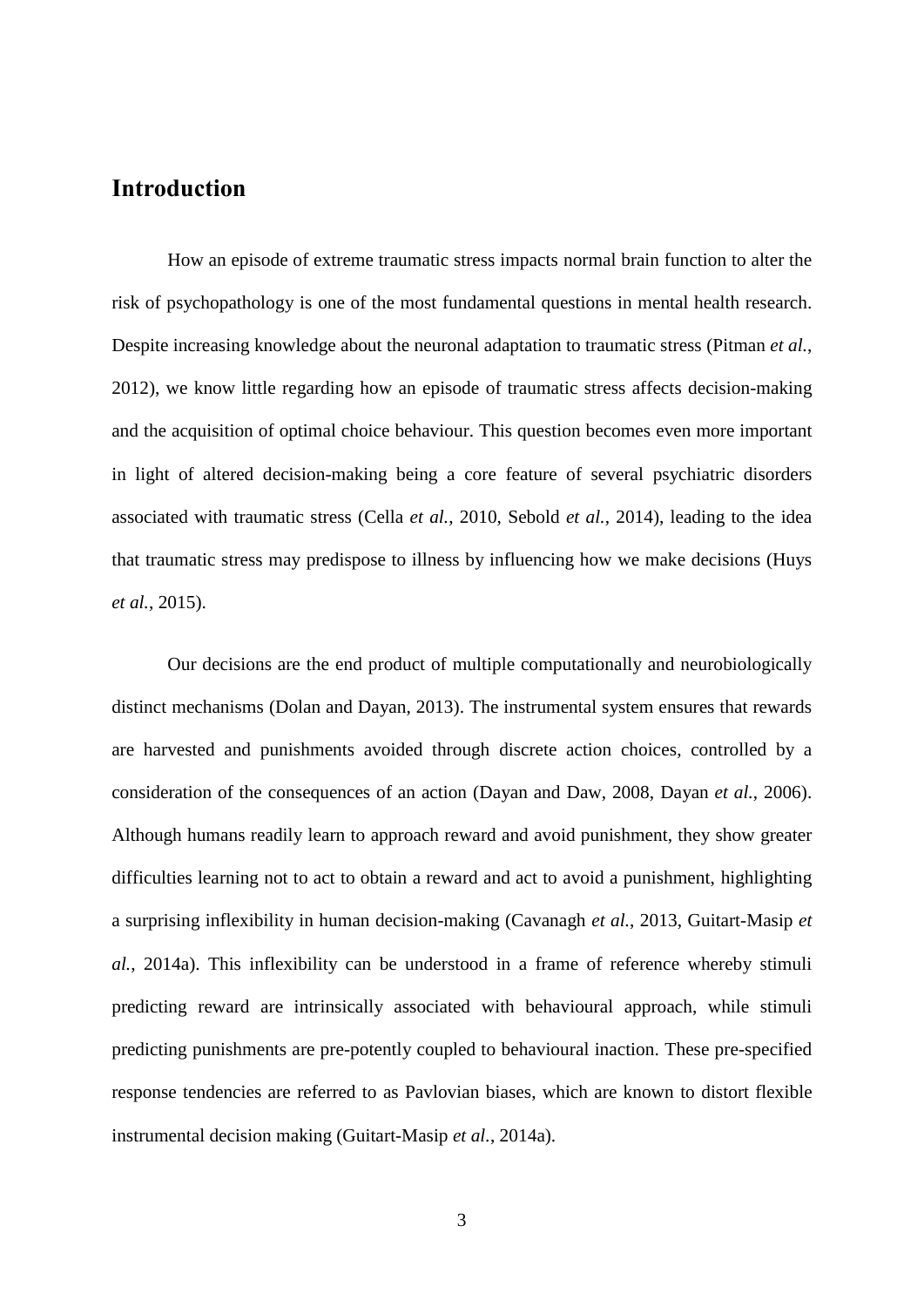Following extreme traumatic stress, humans and animals show deficits in suppressing or extinguishing Pavlovian fearful associations [\(Jovanovic](#page-20-2) *et al.*, 2010, Milad *et al.*[, 2009\)](#page-20-3), which can lead to sustained fear and avoidance in response to a Pavlovian cue. The effect of traumatic stress on the instrumental system is less known, though the results of acute or persistent laboratory-induced stress point to a shift from goal-directed towards habitual instrumental behaviours [\(Dias-Ferreira](#page-19-7) *et al.*, 2009, [Schwabe and Wolf, 2009\)](#page-20-4). Another possible mechanism by which traumatic stress might influence instrumental decision making is through its impact on the Pavlovian system. While this effect could potentially be beneficial in situation where both the Pavlovian and the instrumental system promote the same behavioural output, an increased Pavlovian influence on decisions is maladaptive in situations where the behaviour promoted by the two systems are in opposition, causing behavioural inflexibility and a reduced ability to meet current situational demands.

The arbitration between Pavlovian and instrumental systems in controlling decisions and behaviours is thought to be under the control of the prefrontal cortex [\(Cavanagh](#page-19-5) *et al.*, [2013,](#page-19-5) [Guitart-Masip](#page-19-6) *et al.*, 2014a). The dorsal anterior cingulate cortex (dACC) may be of particular interest here, based on its historical role in governing of cognitive control [\(Mansouri](#page-20-5) *et al.*, 2017, [Silvetti](#page-20-6) *et al.*, 2014), and a recent study showing that individual differences in dACC neurophysiology were associated with corresponding differences in the ability to overcome Pavlovian biases [\(Cavanagh](#page-19-5) *et al.*, 2013). However, humans differ not only in the neurophysiological features of the dACC, but also exhibit great variability in the neurochemical characteristics, including glutamate levels [\(Falkenberg](#page-19-8) *et al.*, 2012), of this region. Regional glutamate levels can be measured in-vivo using magnetic resonance spectroscopy  $(^{1}H\text{-MRS})$ , which allows us to test for an association between individual dACC neurochemistry and the ability to overcome Pavlovian biases of instrumental scenarios. Moreover, mounting evidence suggest that stress, through its impact on glucocorticoids,

4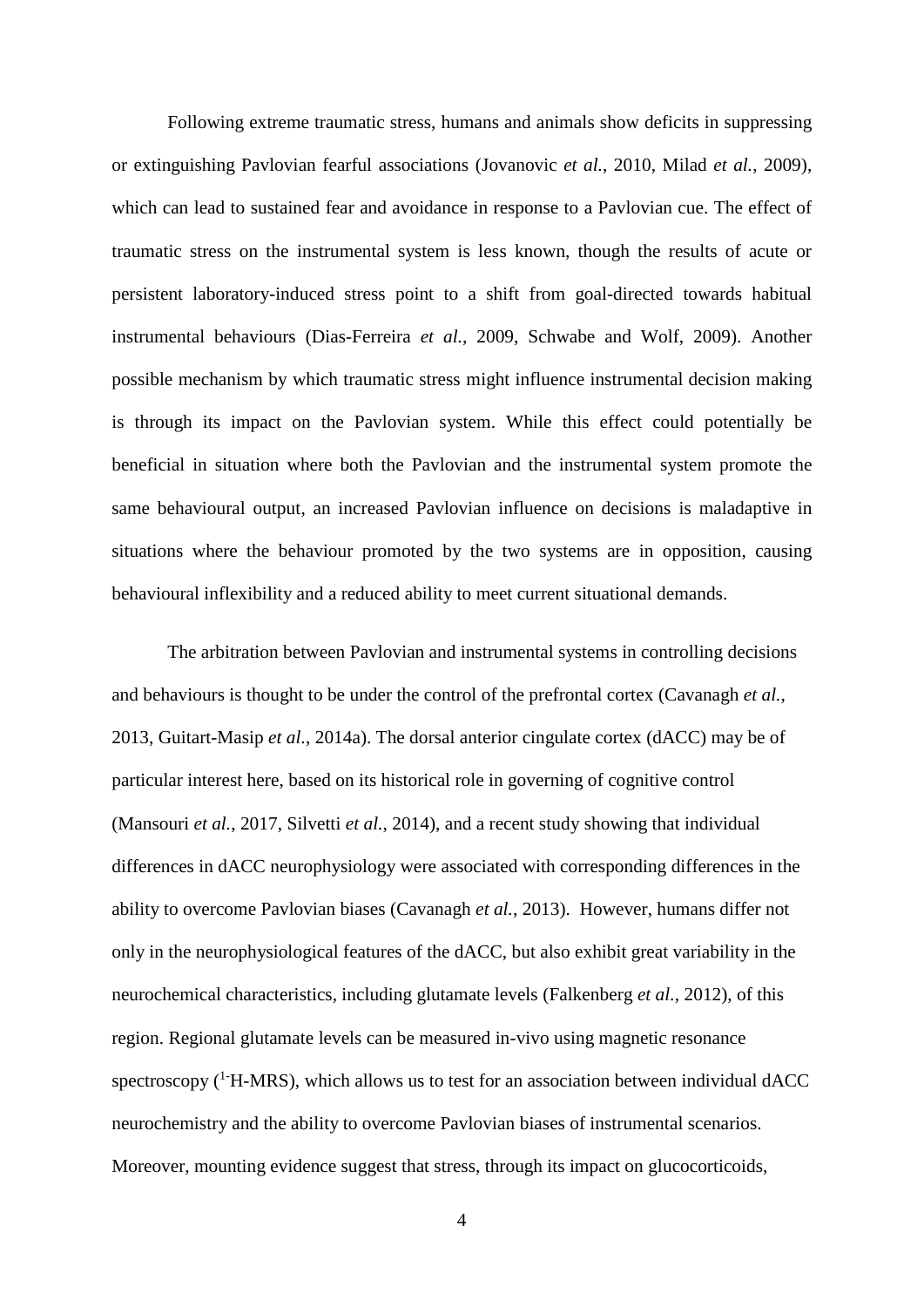affects glutamatergic neurotransmission, thereby influencing core aspects of cognitive processing [\(Popoli](#page-20-7) *et al.*, 2012). Accordingly, stress may impair flexible instrumental responding through an influence on prefrontal glutamatergic mechanisms.

Here, we combined a behavioural task that dissociates distinct influences of instrumental and Pavlovian mechanisms on action selection [\(Guitart-Masip](#page-19-9) *et al.*, 2012) with <sup>1</sup>H-MRS in a target population of trauma survivors, whom we compared to a non-traumatized control group. We tested whether an episode of traumatic stress can have long-term influences on how we make instrumental decisions, and whether the impact of stress on action choice could be attributable to changes in glutamatergic levels.

### **Materials and Methods**

### **Subjects**

Twenty-six survivors from the 2011 Norwegian terror attack at Utøya and thirty healthy control subjects between 16-25 years were included in the present study after giving written informed consent. The data were collected between 21-33 months after the attack. The study was approved by the Regional Committee for Medical and Health Research Ethics South East and complied with the declaration of Helsinki. Subjects received an honorarium of 500 NOK for their participation.

Trauma survivors were recruited by written invitation sent out by the Resource Centre for Violence, Traumatic Stress and Suicide Prevention Region West, Norway. The control sample was subjects matched for age, gender and educational level, which were not involved in the trauma, and were not otherwise related to any of the survivors. Information concerning subjects' mental status was obtained by the Mini International Neuropsychiatric Interview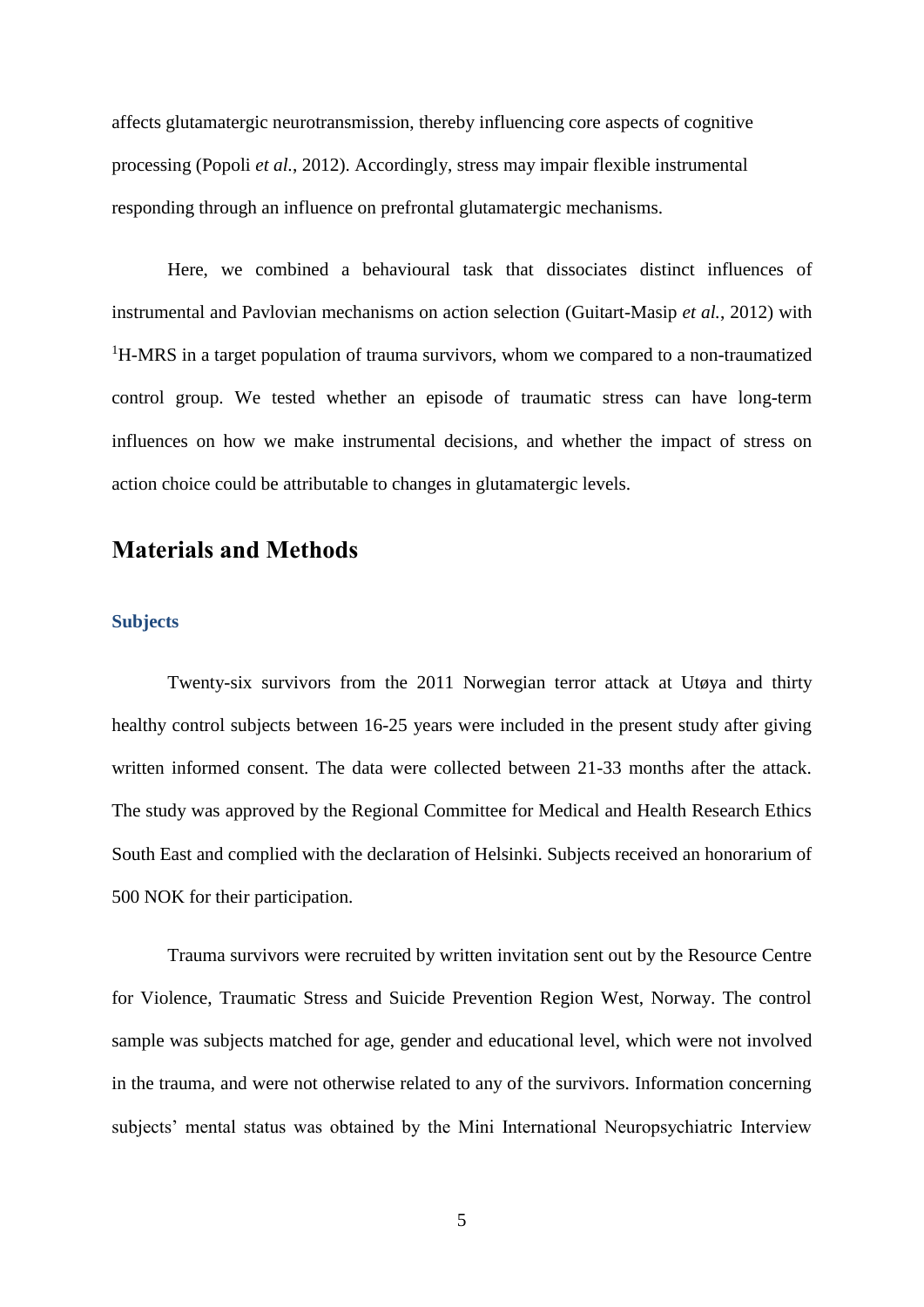(MINI, 6.0.0; [\(Sheehan](#page-20-8) *et al.*, 2009)) administered on the day of examination. See Supplementary Methods for more details regarding the MINI.

General exclusion criteria were a history of severe somatic illness, head trauma, ongoing substance abuse and MRI-incompatibility. Additional exclusion criteria for the control subjects included history of psychiatric disorders or previous psychological traumas as detected by the MINI. After initial assessments, five subjects were excluded from the control group based on history of psychiatric disorder or recent drug use. Furthermore, one subject was excluded from the trauma survivors due to incidental brain pathology discovered during the MRI session. Finally, two subjects from the control group were excluded due to an overall accuracy of less than 50% in the experimental task. The final samples were thus 25 trauma survivors and 23 controls.

#### **The orthogonalized Go/No-go task**

All subjects completed the experimental task before entering the MRI scanner. Subjects performed a modified version of the orthogonalized Go/No-go task [\(Guitart-Masip](#page-19-9) *et al.*[, 2012\)](#page-19-9) (Figure 1a-b). Each trial consisted of a fractal cue which after a short delay was followed by an outcome. Subjects had to learn for each fractal whether to press a button or not to obtain a reward or avoid losing money. In total there were four trial types that were indicated by four separate fractal cues; Go to win, Go to avoid punishment, No-go to win and No-go to avoid punishment. See Supplementary Methods for more task details.

#### **Behavioural data analysis**

Independent sample t-tests were performed to test for overall differences in accuracy or response times between the two groups. Next, we analysed the data in four different ways to reveal if traumatic stress led to a greater Pavlovian bias of instrumental decisions. In the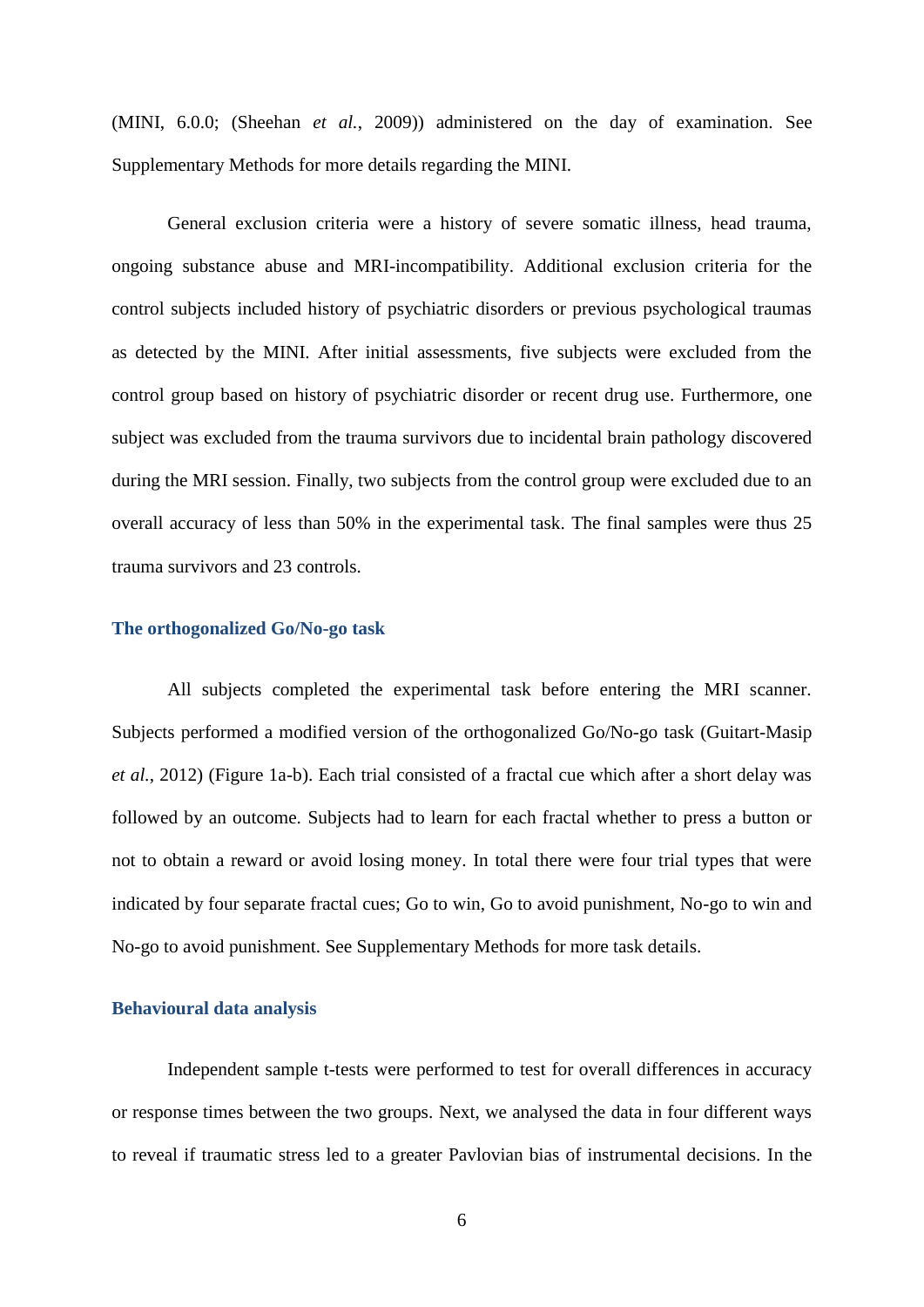first analysis, the number of correct choices was collapsed across time bins of 10 trials per condition for each participant. We then performed a four factor mixed ANOVA with time, action (go/no-go) and valence (reward/punishment) as within-subject factors, and group as a between-subject factor. Significant interactions were explored using post-hoc t-tests corrected for multiple comparisons using Bonferroni correction. A two-tailed p-value < 0.05 was used as significance threshold if otherwise not stated.

However, average learning measures often obscures more discrete differences between participants who learned the task and those who did not [\(Gallistel](#page-19-10) *et al.*, 2004). Thus, we also performed non-continuous classification of subjects as learners (= average performance  $> 65\%$ ) [\(Cavanagh and Frank, 2014\)](#page-19-11) and non-learners independently for the conflicting (i.e. No-go to win and Go to avoid punishment) and non-conflicting (i.e. Go to win and No-Go to avoid punishment) conditions, and compared the groups in a chi-square test. Thirdly, we calculated a Pavlovian Performance Bias (PPB) score according to the following formula: [Pavlovian Performance bias  $=$  ((Go on Go to win + No-go to win)/Total  $Go) + (No-go \text{ on } Go \text{ to avoid punishment} + No-go \text{ to avoid punishment})/Total No-go)/2$ [\(Cavanagh](#page-19-5) *et al.*, 2013), which is a summary measure of how strongly action and valence interact during choice. The PPB score can be separated into two valence-specific components, one representing reward-based invigoration ((Go on Go to win  $+$  No-go to win)/Total Go) and the other representing punishment-based suppression ((No-go on Go to avoid punishment  $+$  No-go to avoid punishment)/Total No-go) of action.

#### **Computational modelling of the behavioural data**

We defined a series of nested models incorporating different instrumental and Pavlovian reinforcement-learning hypotheses so as to capture learning behaviour [\(Guitart-](#page-19-9)Masip *et al.*[, 2012\)](#page-19-9). In all models the propensities  $w(a_t, s_t)$  for action  $a_t$  (go or no-go) on trial *t*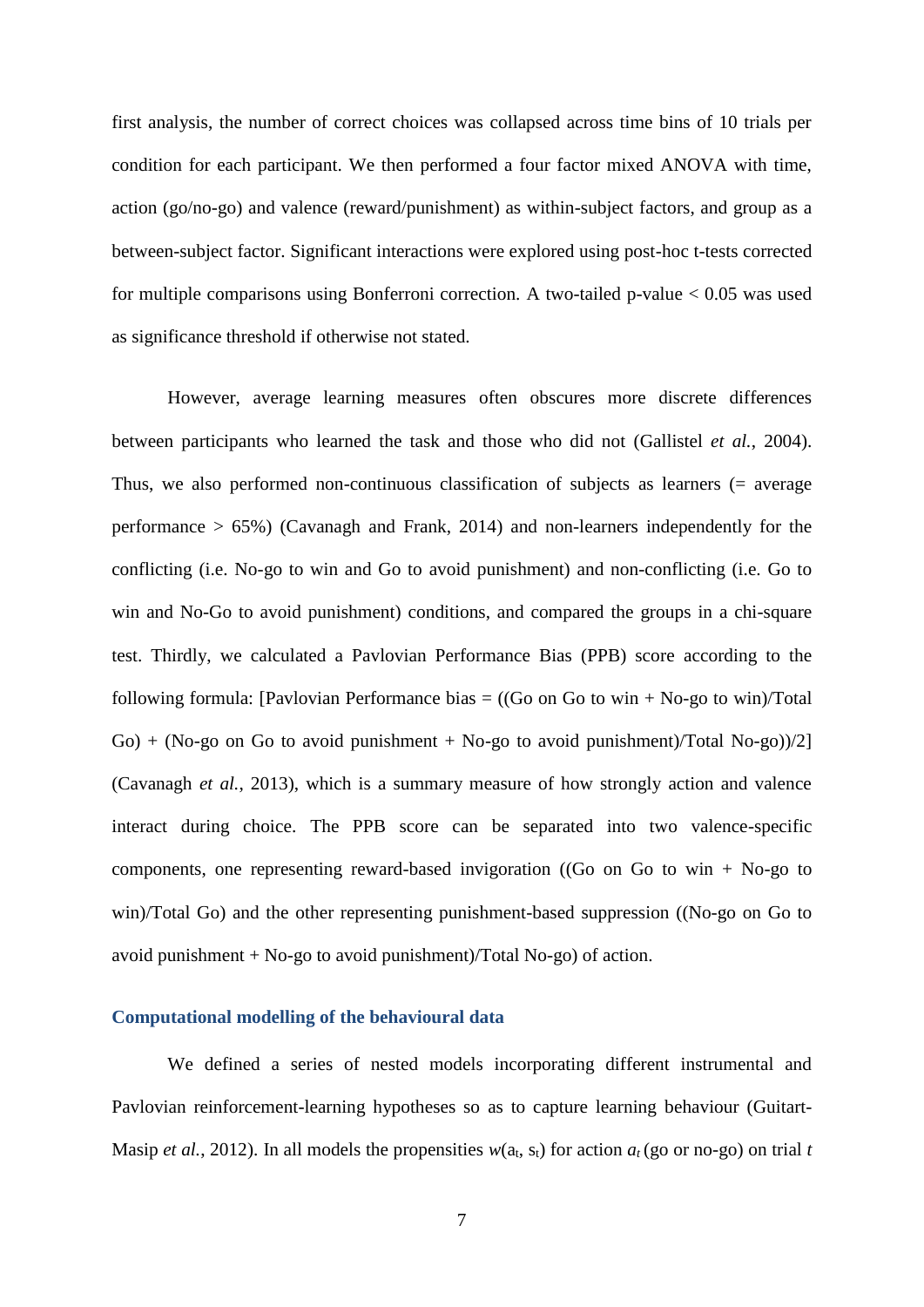under condition  $s_t$  were estimated. The simplest model updated action values  $Q_t(a_t, s_t)$ according to the Rescorla-Wagner equation, and this model was expanded through successive steps to incorporate irreducible choice noise (ξ) and a value-independent static action bias *b* [\(Guitart-Masip](#page-19-9) *et al.*, 2012). The winning model also contained a Pavlovian parameter *π* which inhibited a go tendency when feedback was in terms of punishments (negative  $V(s_t)$ ) and promoted go actions when feedback was in terms of rewards (positive  $V(s_t)$ ). In addition, the model allowed subjects to treat one unit of reward and one unit of punishment differently by letting the parameter  $\rho$  take on different values in reward and punishment trials.

$$
W_t(a,s) = \begin{cases} Q_t(a,s) + b + \pi V_t(s) & \text{if } a = \text{go} \\ Q_t(a,s) & \text{else} \end{cases}
$$
  

$$
V_t(s_t) = V_{t-1}(s_t) + \varepsilon(\rho r_t - V_{t-1}(s_t))
$$

In line with previous publications of these models, we used an expectationmaximization procedure for estimation of the group and the individual subject parameters [\(Guitart-Masip](#page-19-9) *et al.*, 2012, Huys *et al.*[, 2011\)](#page-19-12). The model fitting procedures were confirmed on surrogate data from an established decision process. Model comparisons utilized the integrated Bayesian Information Criterion (iBIC). Different from the BIC which gives an estimate of the penalized likelihood of the data given a set of parameters at the subject-level, iBIC gives the penalized group-level likelihoods from the distribution of the group level hyperparameters. Low iBIC scores indicate a good model fit of the data, and the difference in iBIC values is indicative of the evidence. See Supplementary Methods for a more detailed description of the models.

### **Magnetic resonance spectroscopy (<sup>1</sup>H-MRS) acquisition and analysis**

<sup>1</sup>H-MRS spectra were obtained from the dACC cortex using a single voxel point resolved spectroscopy (PRESS) sequence acquired with a GE Signa HDx 3T scanner. The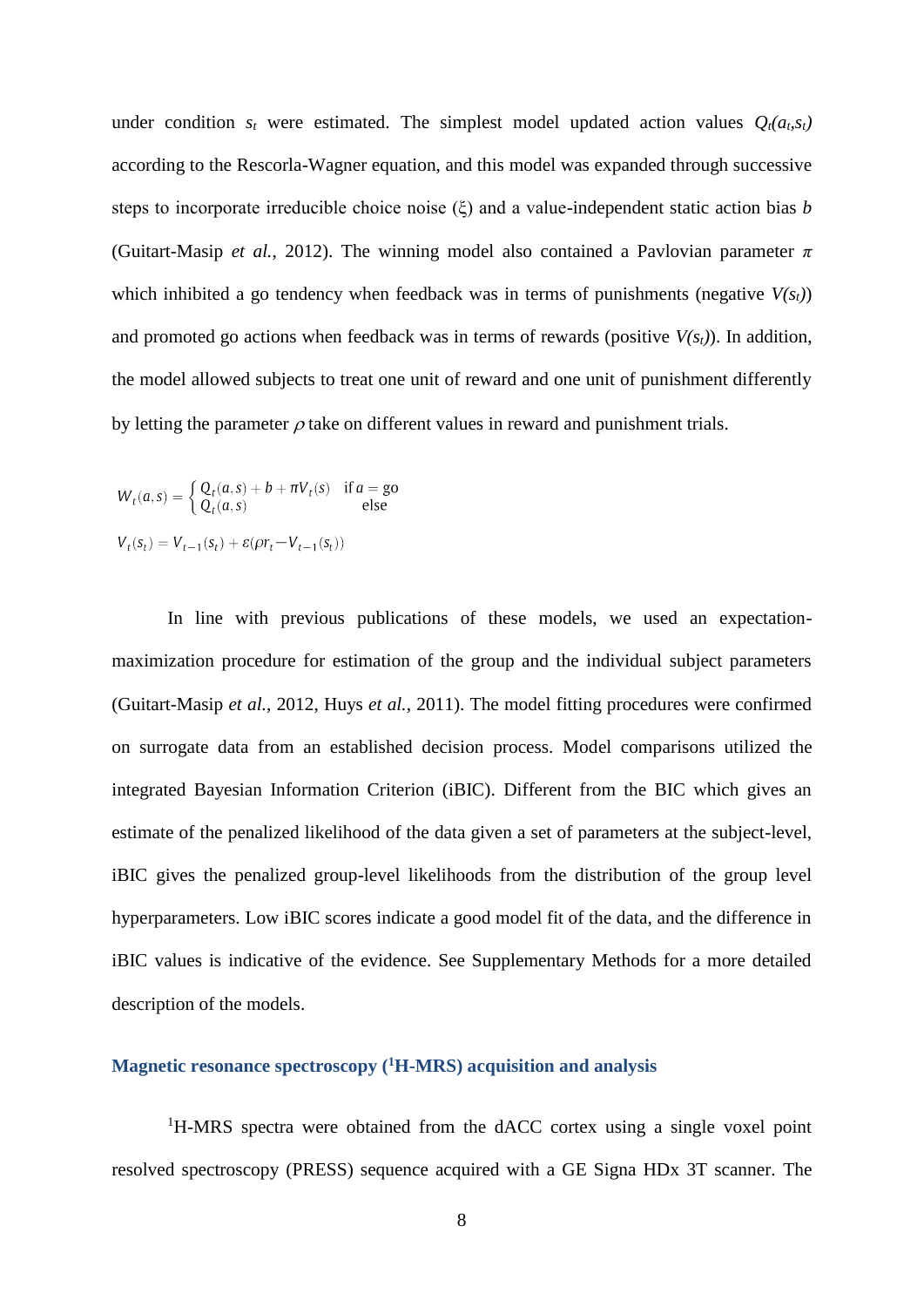region was chosen on a priori grounds due to its involvement in resolving Pavlovianinstrumental conflicts [\(Cavanagh](#page-19-5) *et al.*, 2013) and cognitive control [\(Silvetti](#page-20-6) *et al.*, 2014). Based on the importance of ventromedial prefrontal cortex (vmPFC) in regulating Pavlovian behaviours (Etkin *et al.*[, 2011\)](#page-19-13), we also obtained <sup>1</sup>H-MRS spectra from the vmPFC for comparison purposes.

We used the resting-state Glx (Glx = glutamine + glutamate) level relative to Creatine from the LCModel [\(Provencher, 1993\)](#page-20-9) output. We did not obtain  $\text{dACC}$  <sup>1</sup>H-MRS spectra from one of the controls, and neither  $\text{dACC}$  <sup>1</sup>H-MRS or vmPFC <sup>1</sup>H-MRS spectra from one of the trauma survivors. Furthermore, vmPFC  $^1$ H-spectra data from one trauma survivor and two controls had to be excluded due to poor data quality. A detailed description of  ${}^{1}$ H-MRS data acquisition and analyses is provided in the Supplementary Methods.

## **Results**

Trauma survivors and the controls were well matched on age, gender and years of education (see Table 1). In total 14 survivors reported the presence of symptoms meeting the criteria for at least one of the disorders assessed in the MINI interview (see Table 1). Among the 14, six subjects had two or more ongoing disorders. The trauma survivors had significantly increased post-traumatic stress disorder (PTSD) symptom scores compared to a mean score of zero (t<sub>24</sub>=6.23, p<0.001, mean symptom score  $\pm$  SD = 5.15  $\pm$  4.14), suggesting an impact on mental health even two years after the attack. None of the trauma survivors reported a prior diagnosis of a psychiatric disorder preceding the terrorist attack. Except from one trauma survivor who occasionally used a low-dose benzodiazepine for insomnia, none of the survivors were prescribed any medications.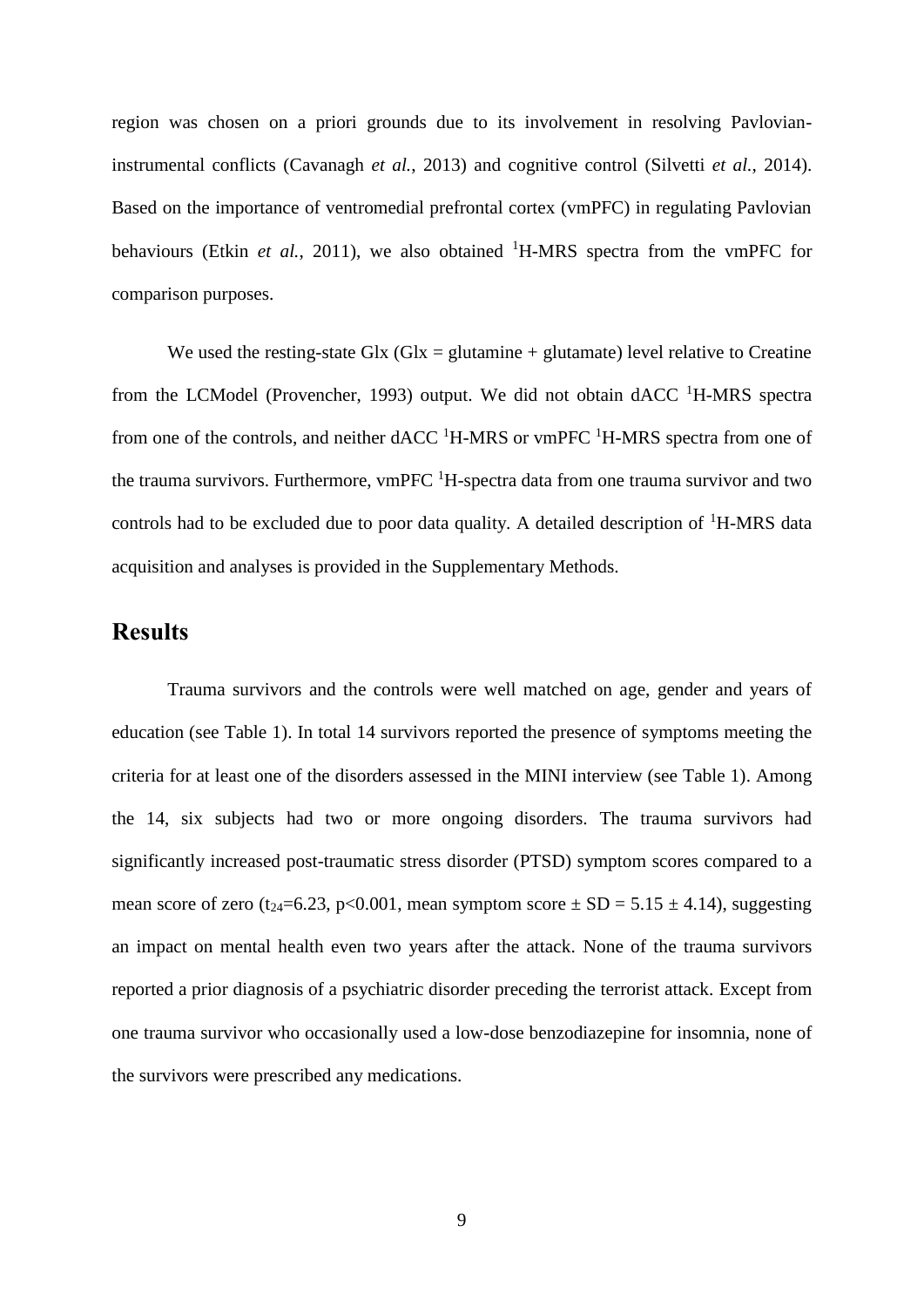#### **Performance**

Overall performance was reduced in the trauma survivor group  $(t_{(46)} = -1.99, p = 0.05,$ Cohen's  $d = 0.57$ ) though mean response times did not differ from controls (t<sub>(46)</sub> = 0.81, p = 0.42, Cohen's  $d = 0.23$ ). A four factor mixed ANOVA revealed a main effect of time ( $F_{(2,46)} =$ 70.49,  $\eta_p^2 = 0.61$ , p<0.001), a main effect of action (F<sub>(2,46)</sub> = 62.11,  $\eta_p^2 = 0.58$ , p<0.001), an action by valence interaction (F<sub>(2,46)</sub> = 54.11,  $\eta_p^2 = 0.54$ , p<0.001) and an action by time interaction (F<sub>(2,46)</sub> = 17.01,  $\eta_p^2$  = 0.27, p<0.001). There was no main effect of valence (F<sub>(2,46)</sub> = 0.52,  $p = 0.48$ ). Importantly, there was a significant three-way interaction between action x valence x group ( $F_{(2,46)} = 3.61$ ,  $\eta_p^2 = 0.07$ , p = 0.03, one-way), indicating that traumatic stress interfered with how Pavlovian and instrumental systems interact.

The results on action and valence are in line with previous reports using a similar orthogonalized Go/No-go task [\(Guitart-Masip](#page-19-9) *et al.*, 2012). Specifically, subjects learned equally well from rewards and punishments, but performed better in a condition requiring a go compared to a no-go response  $(t_{(47)}=7.93, p<0.001,$  Cohen's  $d = 1.14$ ), and they learned go trials faster than no-go trials (as indicated by better performance in the go conditions compared to no-go conditions in the first 10 trials;  $t_{(47)} = 7.52$ , p<0.001, Cohen's d = 1.08). Furthermore, subjects were better in learning go to win (compared to go to avoid punishment)  $(t_{(47)}= 7.16, p<0.001,$  Cohen's d = 1.03) and no-go to avoid punishment (compared to no-go to win) ( $t_{(47)}$ = 3.98, p<0.001, Cohen's d = 0.57), supporting the idea that learning is facilitated when Pavlovian and instrumental valuation systems promoted the same behavioural response.

The action x valence interaction differed across the groups. Planned comparisons demonstrated that trauma survivors performed significantly worse in the two conditions where Pavlovian and instrumental actions conflicted (i.e. go to avoid punishment and no-go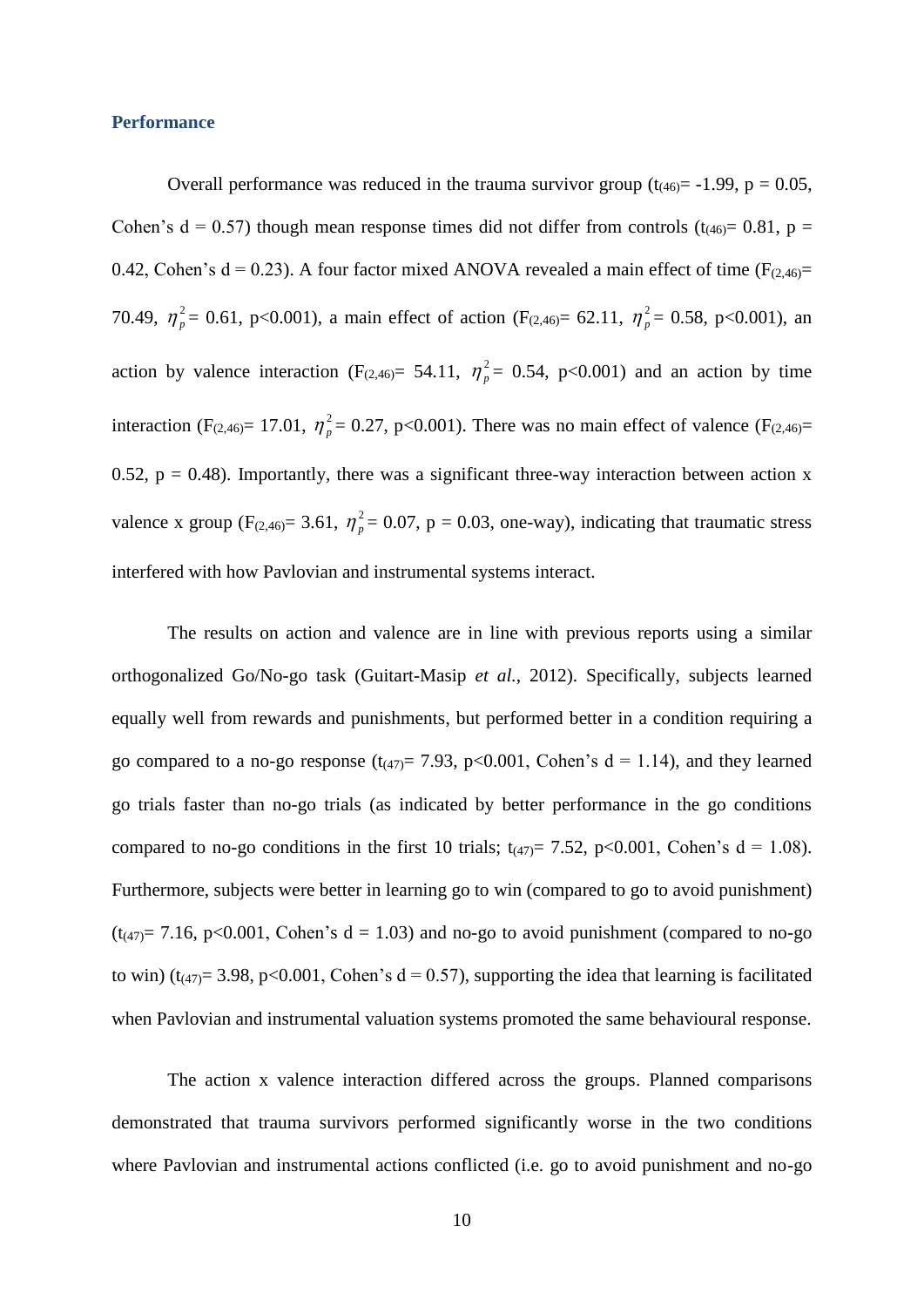to win) ( $t_{(46)}$  = -2.15, p = 0.04 Cohen's d = 0.62) compared to the controls. Importantly, there was no difference between the groups in the conditions were Pavlovian biases were aligned with instrumental learning (i.e. go to win and no-go to avoid punishment) ( $t_{(46)}$  = -0.98, p = 0.34, Cohen's  $d = 0.28$ ). These findings suggest a greater Pavlovian bias during decisionmaking in the trauma survivors. To visualize differences between groups and conditions, the mean accuracy for each condition divided by group is plotted in Figure 1c.

To determine whether the percentage of participants learning the task successfully differed depending on group, we classified subjects as learners and non-learners for the conflicting vs. non-conflicting conditions separately. In line with our hypothesis, fewer participants in the trauma survivors group performed successfully when Pavlovian and instrumental systems were in opposition (Learners in trauma survivors group: 14, Learners in control group: 19,  $X^2 = 3.95$ ,  $p < 0.05$ ) compared to conditions where they promoted the same behavioural response (Learners in trauma survivors group: 25, Learners in control group: 23,  $p = 1$ ). To bolster this conclusion, we next compared the PPB scores. In line with our a priori predictions, trauma survivors showed greater PPB scores ( $t_{(46)}$  = 2.13, p = 0.04, Cohen's d = 0.62), indicating greater expression of Pavlovian behaviours when it was inappropriate to do so, compared to control subjects. This difference was significant for both punishment-based suppression (t<sub>(46)</sub>= 2.12, p = 0.04, Cohen's d = 0.62) and for reward-based invigoration (t<sub>(46)</sub>= 2.36,  $p = 0.02$ , Cohen's  $d = 0.68$ ).

#### **Computational modelling**

Figure 2a shows the results of fitting the computational models to the overall data*.* In line with previous studies [\(de Berker et al., 2016,](#page-19-14) [Guitart-Masip et al., 2014a\)](#page-19-6), the most parsimonious model had both two separate reinforcement sensitivity parameters and a Pavlovian parameter ( $\triangle$  iBIC = 25.5 with the next-best model). Not only did this model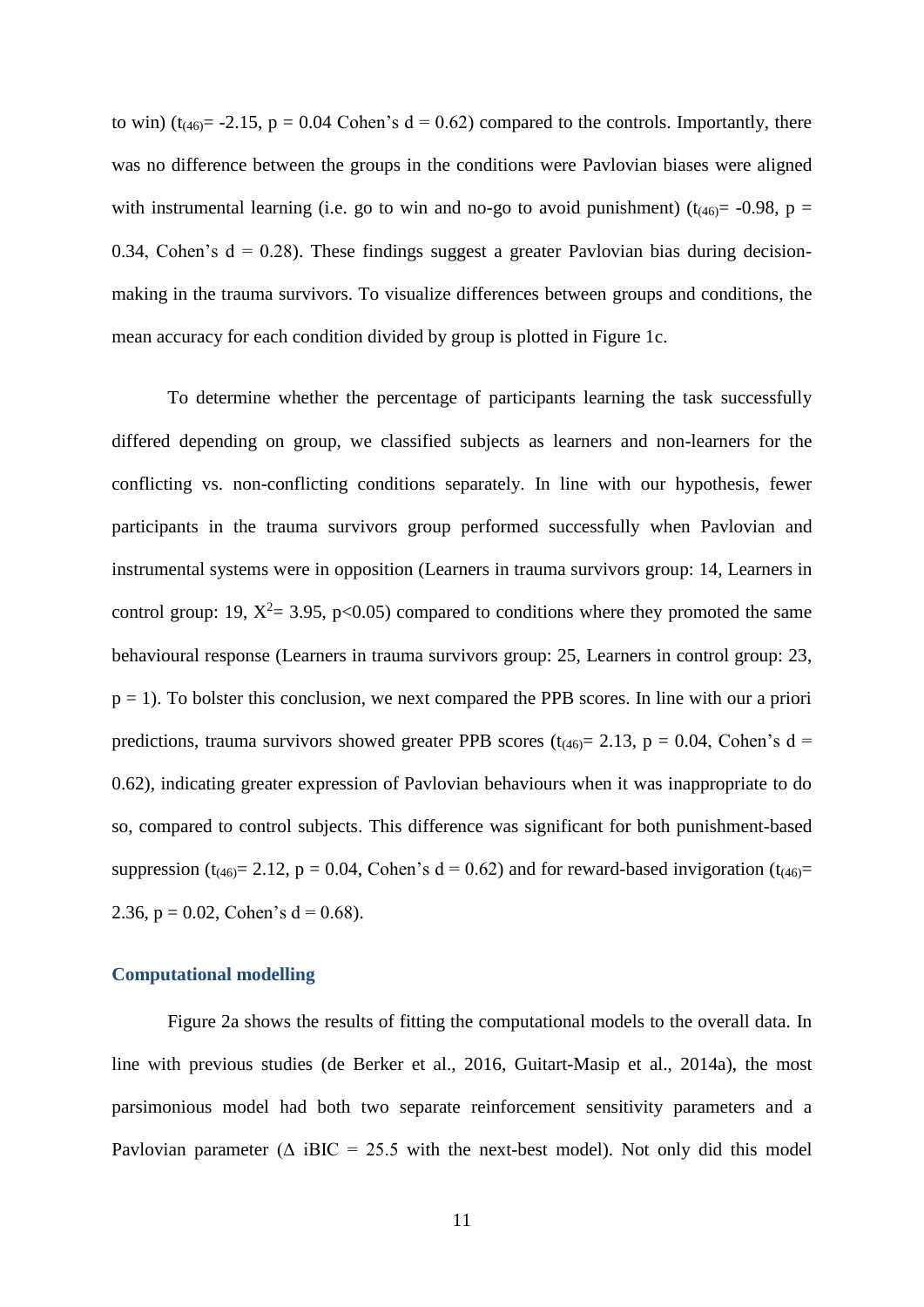capture the data collapsed across the two groups, but it also generated data that captured each group individually. Comparing the Pavlovian parameter between the groups (Figure 2b), showed a significant greater bias in the trauma survivors compared to controls  $(t_{(46)} = 2.49, p)$  $= 0.02$ , Cohen's d = 0.73), although the difference was relatively small ( $\Delta$  mean Pavlovian Bias  $= 0.04$ ). However, the result was robust to exclusion of three trauma survivors with values more than two standard deviations (SD) from the group mean  $(t_{(43)}= 2.62, p = 0.01,$ Cohen's  $d = 0.78$ ). To visualize differences between groups and conditions, we plotted the average behaviour in each of the four conditions independently for the two groups (Figure 2D-K).

If an increased Pavlovian bias in the trauma group is driven by their traumatic experiences, we might expect this bias to be related to time elapsed since the traumatic event. To test this, we calculated for each subject the number of days between times of testing and the traumatic event. While this effect did not reach significance in the full sample, there was a significant negative association between the Pavlovian bias and time since trauma ( $r = -0.49$ ,  $p = 0.02$ , Figure 2C) after excluding the three subjects with outlying Pavlovian bias scores. Thus, subjects tested closest to the traumatic event had the highest bias. We also investigated if PTSD symptom load was associated with the Pavlovian influence on choice. However, there was no significant association between PTSD symptom scores and the Pavlovian bias in the trauma survivors  $(r = 0.11, p = 0.61)$ . Furthermore, the group effect was not driven by the two most common axis 1 disorders in the trauma survivors: Excluding subjects fulfilling the criteria of PTSD did not affect the results ( $t_{(39)}$ = 2.06, p<0.05, Cohen's d = 0.63), and the group difference in Pavlovian bias was robust to exclusion of subjects with panic disorder  $(t_{(38)}=2.50, p=0.02, Cohen's d=0.76).$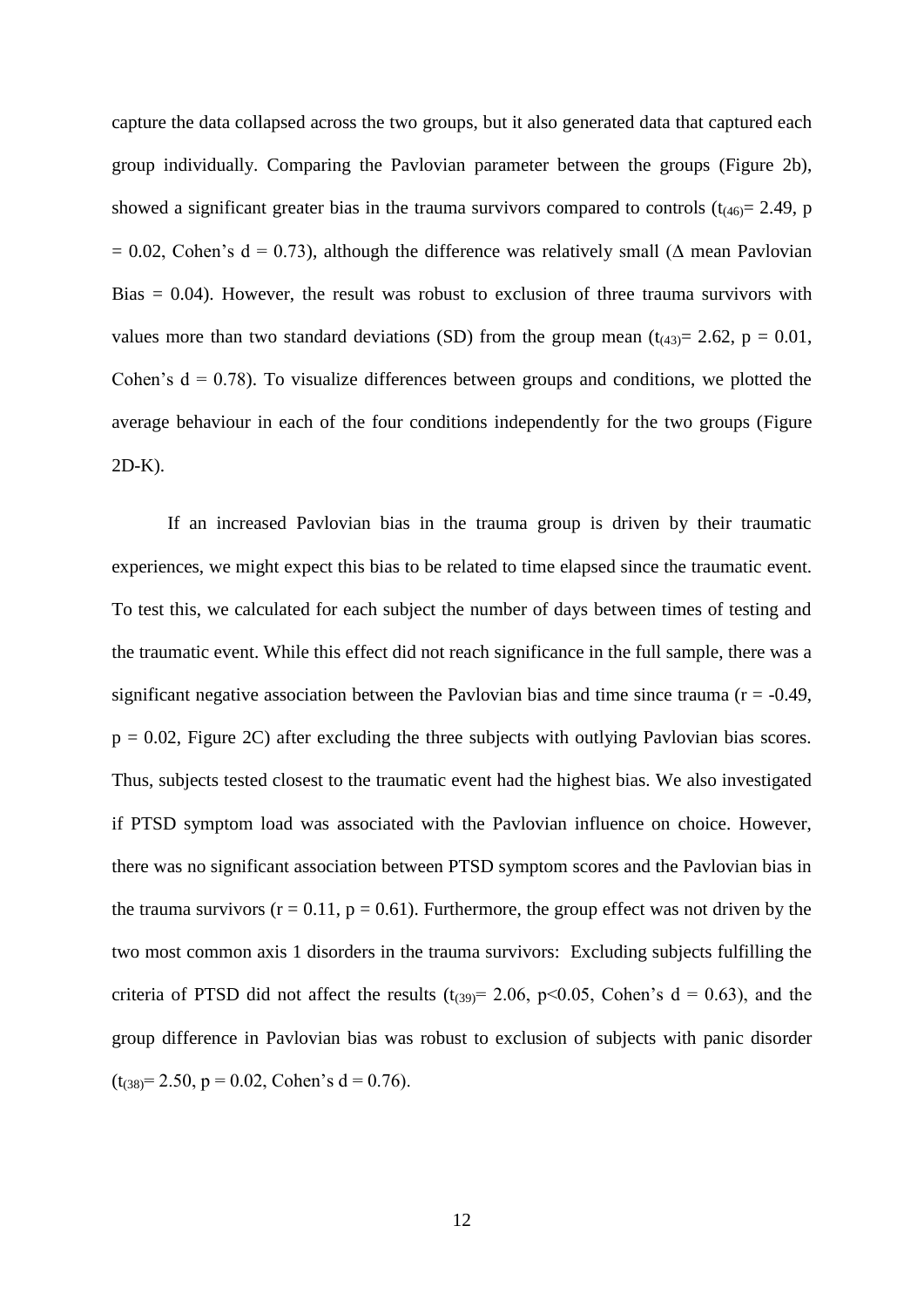### **<sup>1</sup>H-MRS**

Figure 3a shows the positioning of the dACC  ${}^{1}$ H-MRS voxel. Analysis of dACC  ${}^{1}$ H-MRS data revealed a significant reduction in Glx ( $t_{(44)}$  = -2.54, p = 0.02, Cohen's d = 0.76) in trauma survivors vs controls (Figure 3b). The dACC Glx levels in the trauma survivors were not related to PTSD symptom load (r=0.11,  $p = 0.62$ ) or time since trauma (r=0.31,  $p = 0.15$ ). There was no difference in Glx levels in vmPFC between the groups  $(t_{(42)}= -1.48, p = 0.15,$ Cohen's  $d = 0.44$ ). Mean Glx values for the vmPFC and the dACC divided by group are presented in Supplementary Table 1. If the ability to overcome the inherent Pavlovian bias depends on glutamatergic signalling in dACC, then subjects with low dACC Glx scores, potentially reflecting diminished excitatory neurotransmission (Yang *et al.*[, 2015\)](#page-20-10), should have greater Pavlovian influence on behaviour. In line with our predictions, decreasing levels of dACC Glx predicted a greater Pavlovian bias across subjects ( $r = -0.27$ ,  $p = 0.04$ , one-way). The association was robust to exclusion of the three trauma survivors with Pavlovian bias values more than two SD from the group mean  $(r = -0.33, p = 0.03, Figure 3c)$ .

To explore if the association between dACC Glx and a Pavlovian bias differed depending on group, we performed independent correlations for each group and compared the correlation coefficients using the Fisher's r-to-z test. The analysis revealed no significant differences between the groups ( $z = -0.03$ ,  $p = 0.98$ ). We also tested for a group difference using a two-way between-group ANOVA with participant group (trauma survivors vs controls) and dichotomized dACC Glx scores (high (n=23) and low (n=23) based on the population median  $= 2.24$ ) as independent variables. The analysis revealed no significant interaction between group and dACC Glx ( $F_{(2,42)} = 0.30$ ,  $p = 0.59$ ), bolstering the conclusion of a lack of group difference in the association between prefrontal Glx and the Pavlovian bias. Traumatic stress thus appears to alter glutamatergic levels in a medial prefrontal region.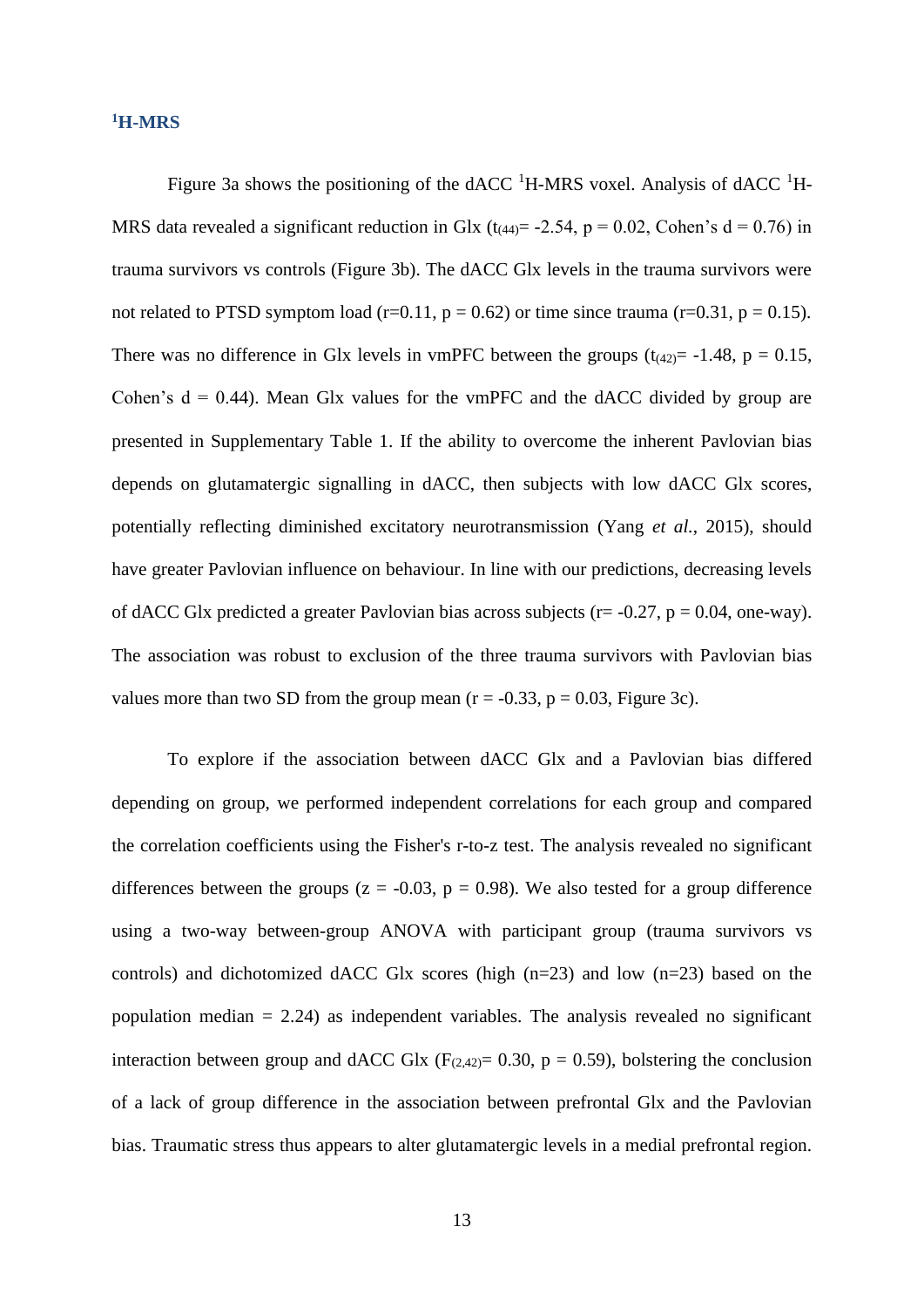This is accompanied by a reduced ability to overcome Pavlovian influences, pointing to a potential neurochemical basis of the altered learning of action choices in the trauma survivors.

### **Discussion**

Our data indicate that experiencing an episode of traumatic stress exerts long-term influences on the balance between decision-making systems. Young survivors of traumatic stress showed greater difficulties in an instrumental learning task which was explained by a greater Pavlovian bias of instrumental decisions compared to a matched control group. Through the use of MR Spectroscopy, we also show that having experienced traumatic stress reduces the levels of Glx in dACC, and that across groups; subjects with the lowest levels of dACC Glx expressed the highest Pavlovian bias. The association between medial prefrontal glutamatergic levels and the Pavlovian bias of instrumental learning brings novel insight into the neurochemical basis of decision-making, and suggest a mechanism by which traumatic stress can influence motivated instrumental behaviours.

In line with previous reports, subjects were better at learning to emit a behavioural response in anticipation of reward, and withhold a response in the anticipation of punishment [\(Guitart-Masip](#page-19-9) *et al.*, 2012). Interestingly, this apparent inflexibility in instrumental decisionmaking was increased following an episode of extreme traumatic stress. Differences in reward or punishment sensitivity alone could not explain these findings. If experiencing traumatic stress mainly affected reward or punishment sensitivity, then both rewarding (or punishment) conditions should be equally affected, rather than the observed pattern of decision-making impairments in one rewarding (i.e. No-go to win) and one punishment (i.e. Go to avoid punishment) condition alone. Moreover, performance in the Go to win and Nogo to avoid punishment were indistinguishable between the two groups, precluding a general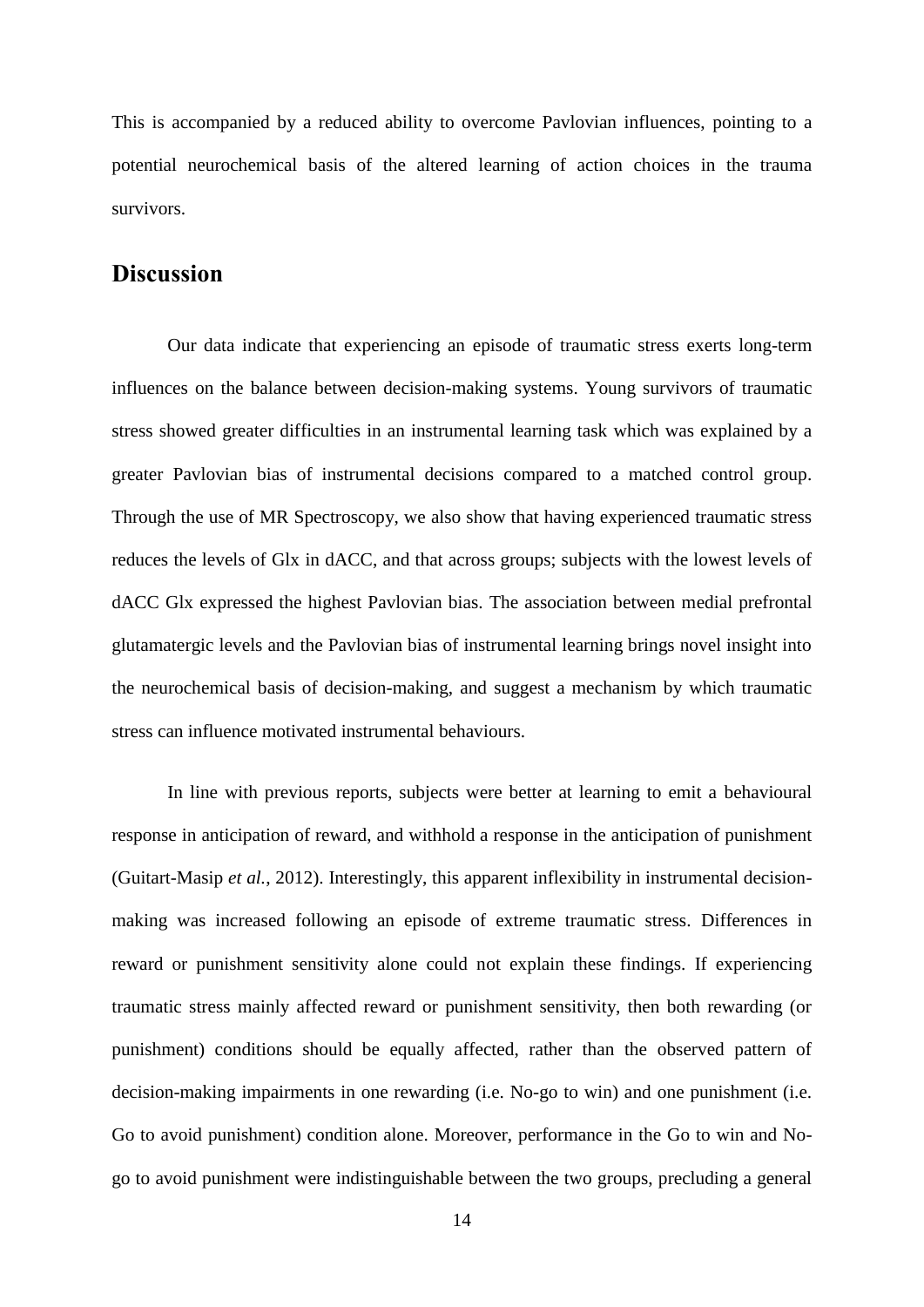performance deficit in the trauma survivors. Instead the findings support a greater dependency upon Pavlovian biases following traumatic stress, in accordance with observations that stress-mediates a general shift from computationally demanding flexible systems towards more automatic forms of control [\(Schwabe and Wolf, 2013\)](#page-20-11).

Stress is typically associated with high metabolic demands and uncertainty [\(Koolhaas](#page-20-12) *et al.*[, 2011\)](#page-20-12). Switching behavioural control from flexible "cognitive" to a more rigid Pavlovian system might save cognitive resources needed to deal with the stressor during the period of stress. However, a greater reliance on the Pavlovian system is maladaptive in the long run, as it promotes less behavioural flexibility, and may render a subject susceptible to maladaptive and potentially harmful behaviours (Huys *et al.*[, 2011,](#page-19-12) [Schwabe and](#page-20-11) Wolf, [2013\)](#page-20-11). Although previous studies have reported that other types of behavioural flexibility, including those identified in working memory and set-shifting tasks, are affected by uncontrollable stress [\(Arnsten, 2015,](#page-19-15) Gamo *et al.*[, 2015\)](#page-19-16), they have not addressed how this type of stress influence motivated decisions per se, a prerequisite to understand how traumatic stress contributes to various forms of psychopathology.

As in other areas of stress research, the effect of stress upon decision-making is highly dependent on the duration, intensity and controllability of the stressor [\(Hollon](#page-19-17) *et al.*, 2015). A recent study found that acute laboratory induced stress impaired learning to act, but did not render subjects more susceptible to Pavlovian influences in general [\(de Berker](#page-19-14) *et al.*, 2016). The apparent discrepancy can be related to both quantitative and qualitative differences between the stressors (i.e. an ecologic valid traumatic experience vs. a laboratory stress test). A vast literature has acknowledged that acute transient stressors vs. more severe, persistent, ones affect both the structure and the functions of the prefrontal cortex differently, with opposing consequences for behaviour [\(Arnsten, 2015,](#page-19-15) [McEwen](#page-20-13) *et al.*, 2015). Accordingly,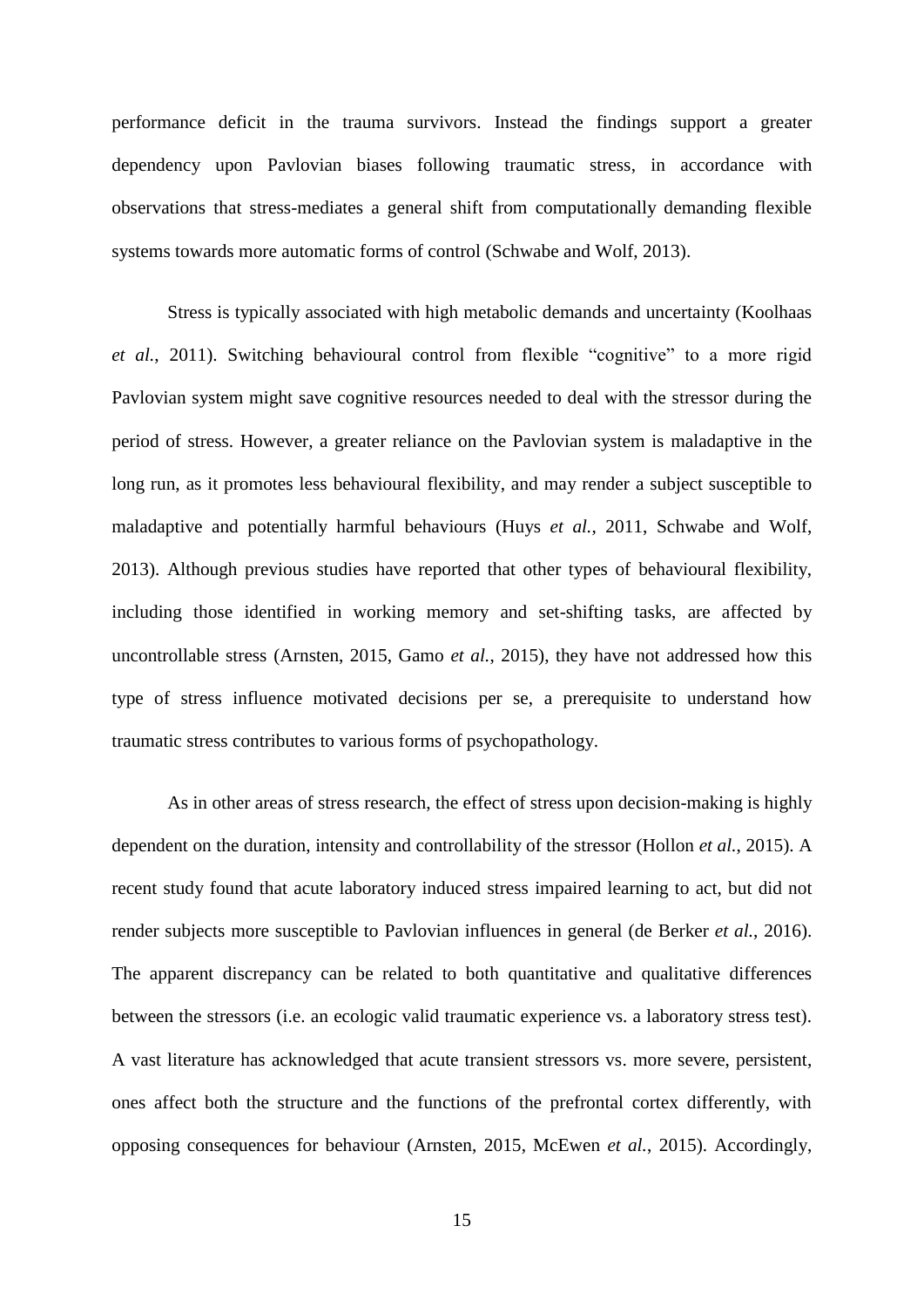studies of trauma exposed individuals may be a unique opportunity to test theoretical models of decision-making in an ecological valid sample.

A fundamental, albeit complex, question is whether excitatory or inhibitory neurotransmitter levels are important for overcoming Pavlovian-instrumental conflicts when this is necessary for optimal decisions. In the present study, an individual Pavlovian bias parameter covaried with dACC Glx, suggesting that glutamatergic mechanisms in the prefrontal cortex may be of central importance for controlling Pavlovian influences. Interestingly, increasing the level of the glutamate transporter, GLT-1, which increases extracellular clearance of glutamate, impairs the activity of widespread neural circuits, and this is evident as a reduction in frontal and parietal theta power in EEG [\(Bellesi](#page-19-18) *et al.*, 2012). Frontal theta is presumed to be generated in mid-cingulate/dorsal anterior cingulate cortex [\(Van Veen and Carter, 2002\)](#page-20-14) and its oscillatory power is indicative of an ability to overcome a Pavlovian bias in the orthogonalized Go/No-go task [\(Cavanagh](#page-19-5) *et al.*, 2013). Our finding that increasing levels of dACC Glx is associated with greater ability to overcome a Pavlovian bias across the groups adds to a literature on a previous association between prefrontal cortex activity and performance in the orthogonalized Go/No-go task [\(Cavanagh](#page-19-5) *et al.*, 2013, [Guitart-Masip](#page-19-9) *et al.*, 2012). Moreover, glutamatergic mechanisms may act to drive neuronal activity in prefrontal networks that ensure adequate suppression of Pavlovian influences when these conflict with optimal instrumental responses.

The notion that repeated stress disrupts prefrontal glutamatergic neurotransmission (Yuen *et al.*[, 2012\)](#page-20-15), is supported by our finding of a significant reduction in dACC Glx levels in trauma survivors compared to controls. In contrast to the rapid increase in glutamate following acute stress, prolonged or extreme stress has been associated with decreased transmission efficiency and reduced glutamate levels, with detrimental effects on prefrontal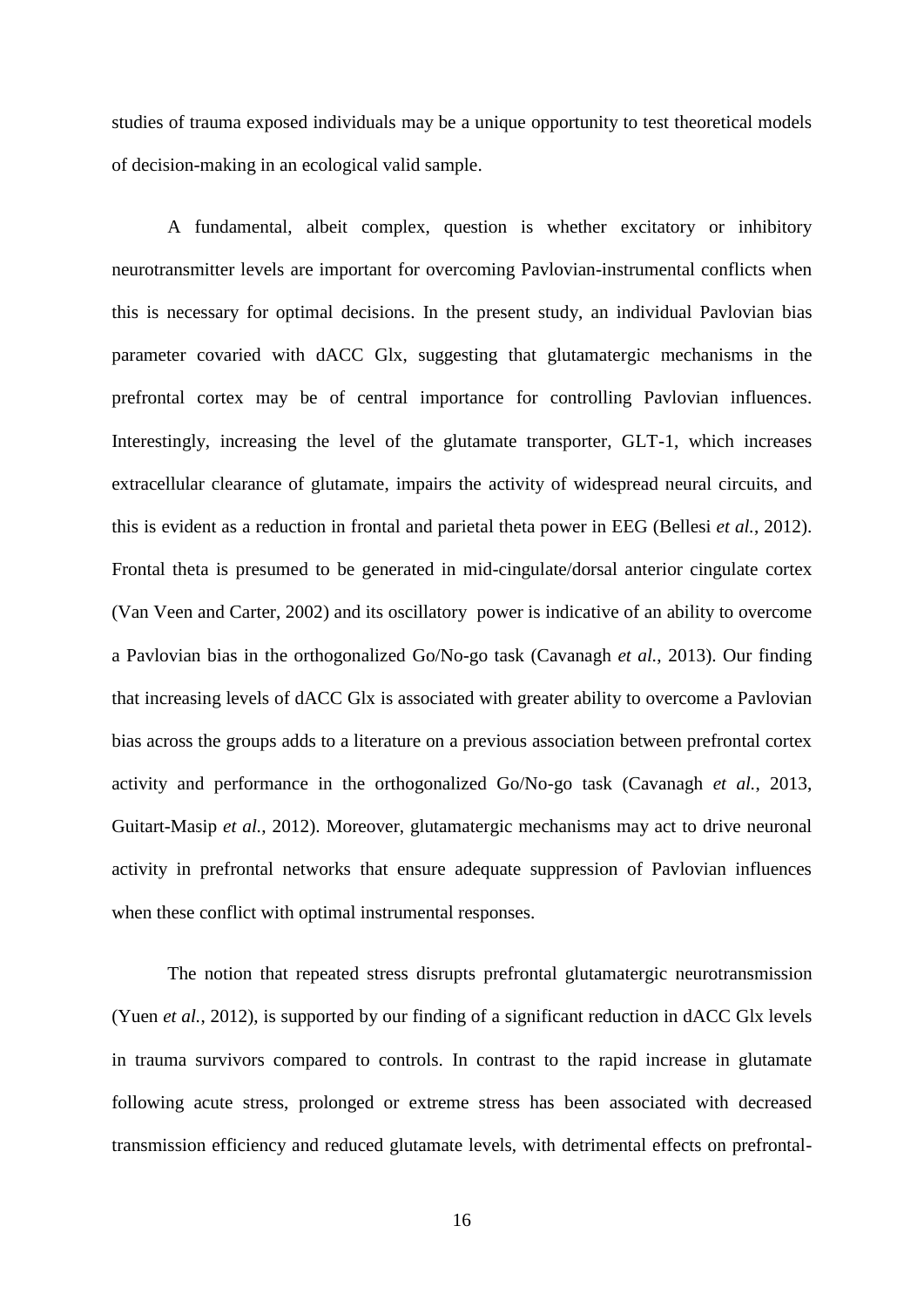dependent cognitive processes [\(Yuan and Hou, 2015\)](#page-20-16). Although work has been done to uncover the impact of such stress-mediated changes in glutamate on a number of cognitive tasks [\(Graybeal](#page-19-19) *et al.*, 2012), they do not address how altered glutamate following stress affects motivation and motivated behaviours per se [\(Hollon](#page-19-17) *et al.*, 2015). Based on the present findings, we could speculate that the reduction in dACC Glx made subjects less able to regulate Pavlovian influences on instrumental choices, predisposing to dysfunctional behaviours when the systems prompt different behavioural outputs.

In this study, we report data from a unique group of young traumatized individuals. However, there are important limitations we need to acknowledge, especially related to the trauma group. First, given the cross-sectional design of this study, causal interferences cannot be made. Moreover, the trauma group was of modest size and relatively heterogeneous, with a subset of the sample reporting mood- and anxiety disorders following the traumatic exposure. Such heterogeneity is difficult to avoid in these types of studies given the known variability in response to stressors, as well as potential biases when recruiting from the target population. Although we endeavoured to control for the two most common axis 1 disorders in our analyses, the findings await replication in a larger sample of young trauma survivors ideally without existing psychopathologies. In addition, future studies should attempt to obtain family history of psychopathology as well as a history of traumatic life events, to ensure groups are matched on all other relevant measures apart from the traumatic experience. However, because terror attacks generally strike randomly, it is unlikely that the trauma survivors differed from the general population with respect to risk for psychopathology or previous traumatic experiences (North *et al.*[, 1999,](#page-20-17) [North and Pfefferbaum, 2013\)](#page-20-18). Furthermore, the finding of an association between time since trauma and the Pavlovian bias suggests that the behavioural effect was indeed directly related to the traumatic experience. Finally, it is important to note that the association between dACC Glx and the Pavlovian bias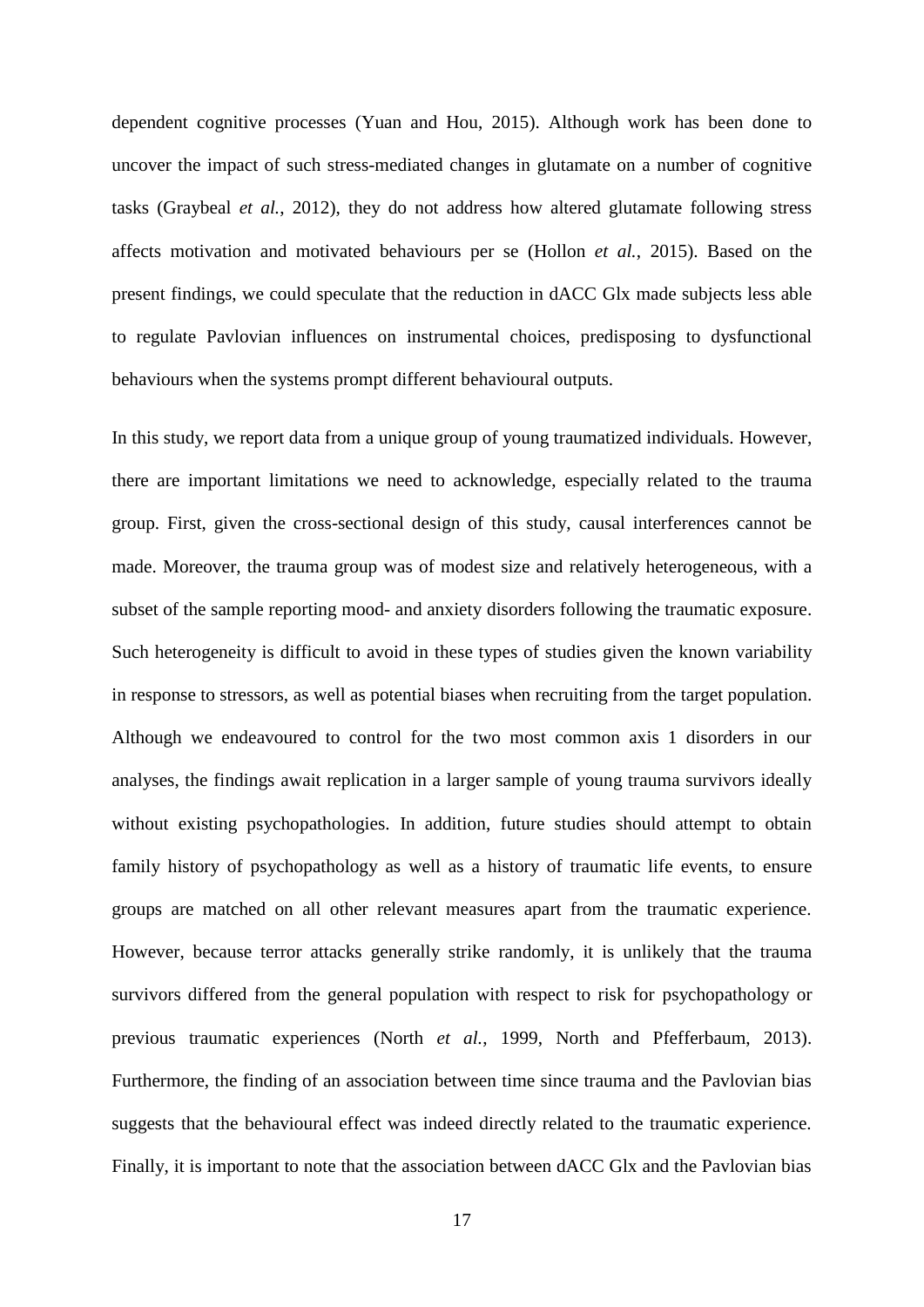was modest. Additionally, we only provide indirect evidence for a relationship between stress-induced change in glutamatergic levels and increased Pavlovian control. It is also the case that other neuromodulators, such as dopamine, are implicated in controlling a balance between instrumental and Pavlovian mechanisms [\(Guitart-Masip et al., 2014b\)](#page-19-20). Accordingly, we consider future studies might usefully focus on a wider set of neurotransmitters and neuromodulators to uncover the neurochemical underpinnings of enhanced Pavlovian biases following traumatic stressful experiences.

Our findings support that traumatic stress influences the interaction of Pavlovian and instrumental mechanisms during learning of action choices. Specifically, in the aftermath of a traumatic stress experience, instrumental decisions are more susceptible to Pavlovian control, in line with a rich animal literature supporting an attenuation of prefrontal control and a concomitant strengthening of amygdala-dependent circuits [\(Arnsten, 2015,](#page-19-15) [McEwen](#page-20-13) *et al.*, [2015\)](#page-20-13). Moreover, the present findings suggest that prefrontal glutamatergic mechanisms are important for overcoming this Pavlovian bias, such that disruption in glutamatergic signalling secondary to severe stress can render subjects more prone to Pavlovian influences on instrumental action selection. Stress may precipitate and influence a number of mental illnesses, thus a deeper understanding of how it impacts on cognition and behaviour represents an important step towards bridging the gap between stress exposure and onset of illness.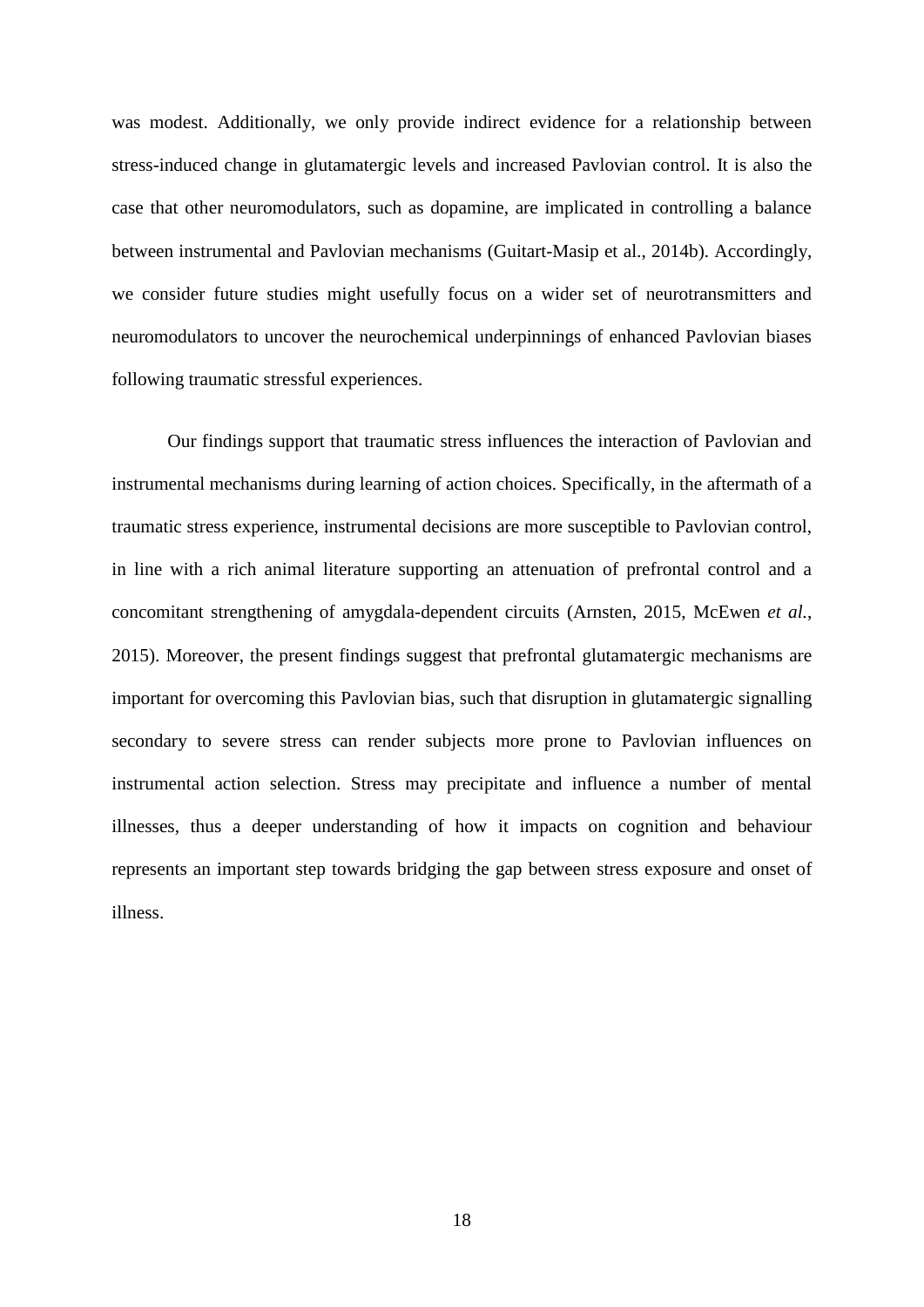### **Acknowledgements**

This work was supported by the Western Norway Regional Health Authority (O.T.O. #911780 and #911813); the Wellcome Trust (R.J.D. #098362/Z/12/Z) and the Swiss National Science Foundation (Q.J.M.H. #320030L\_153449/1). The authors would like to thank Eva Øksnes, Roger Barndon, Turid I. Randa, Christel Jansen, Trond M. Øvreaas, Lena Matre, Silje Haukenes Stavestrand, Maja Holmeng and Kristine Lorentzen for assisting with data collection.

# **Declaration of Interest**

Kenneth Hugdahl, Alex Craven and Lars Ersland have shares in the NordicNeuroLab Inc. which produces functional MRI equipment. They do not declare any conflict of interest. All other authors declare no competing financial interests.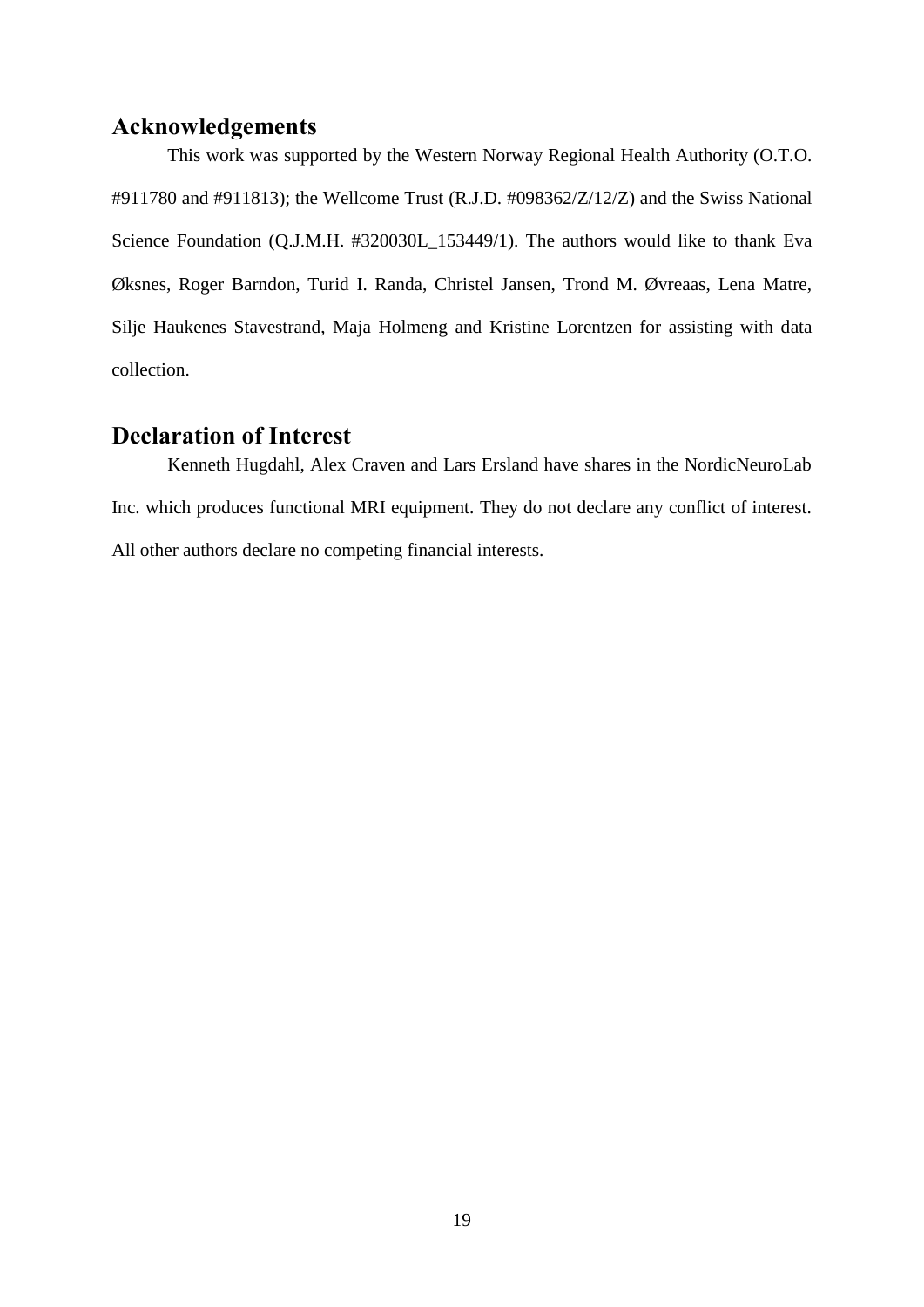# **REFERENCES**

<span id="page-19-15"></span>**Arnsten, A. F.** (2015). Stress weakens prefrontal networks: molecular insults to higher cognition. *Nat Neurosci* **18**, 1376-85.

<span id="page-19-18"></span>**Bellesi, M., Vyazovskiy, V. V., Tononi, G., Cirelli, C. & Conti, F.** (2012). Reduction of EEG theta power and changes in motor activity in rats treated with ceftriaxone. *PLoS One* **7**, e34139.

<span id="page-19-5"></span>**Cavanagh, J. F., Eisenberg, I., Guitart-Masip, M., Huys, Q. & Frank, M. J.** (2013). Frontal theta overrides pavlovian learning biases. *J Neurosci* **33**, 8541-8.

<span id="page-19-11"></span>**Cavanagh, J. F. & Frank, M. J.** (2014). Frontal theta as a mechanism for cognitive control. *Trends Cogn Sci* **18**, 414-21.

<span id="page-19-0"></span>**Cella, M., Dymond, S. & Cooper, A.** (2010). Impaired flexible decision-making in Major Depressive Disorder. *J Affect Disord* **124**, 207-10.

<span id="page-19-3"></span>**Dayan, P. & Daw, N. D.** (2008). Decision theory, reinforcement learning, and the brain. *Cogn Affect Behav Neurosci* **8**, 429-53.

<span id="page-19-4"></span>**Dayan, P., Niv, Y., Seymour, B. & Daw, N. D.** (2006). The misbehavior of value and the discipline of the will. *Neural Netw* **19**, 1153-60.

<span id="page-19-14"></span>**de Berker, A. O., Tirole, M., Rutledge, R. B., Cross, G. F., Dolan, R. J. & Bestmann, S.** (2016). Acute stress selectively impairs learning to act. *Sci Rep* **6**, 29816.

<span id="page-19-7"></span>**Dias-Ferreira, E., Sousa, J. C., Melo, I., Morgado, P., Mesquita, A. R., Cerqueira, J. J., Costa, R. M. & Sousa, N.** (2009). Chronic stress causes frontostriatal reorganization and affects decision-making. *Science* **325**, 621-5.

<span id="page-19-2"></span>**Dolan, R. J. & Dayan, P.** (2013). Goals and habits in the brain. *Neuron* **80**, 312-25.

<span id="page-19-13"></span>**Etkin, A., Egner, T. & Kalisch, R.** (2011). Emotional processing in anterior cingulate and medial prefrontal cortex. *Trends Cogn Sci* **15**, 85-93.

<span id="page-19-8"></span>**Falkenberg, L. E., Westerhausen, R., Specht, K. & Hugdahl, K.** (2012). Resting-state glutamate level in the anterior cingulate predicts blood-oxygen level-dependent response to cognitive control. *Proc Natl Acad Sci U S A* **109**, 5069-73.

<span id="page-19-10"></span>**Gallistel, C. R., Fairhurst, S. & Balsam, P.** (2004). The learning curve: implications of a quantitative analysis. *Proc Natl Acad Sci U S A* **101**, 13124-31.

<span id="page-19-16"></span>**Gamo, N. J., Lur, G., Higley, M. J., Wang, M., Paspalas, C. D., Vijayraghavan, S., Yang, Y., Ramos, B.**  P., Peng, K., Kata, A., Boven, L., Lin, F., Roman, L., Lee, D. & Arnsten, A. F. (2015). Stress Impairs Prefrontal Cortical Function via D1 Dopamine Receptor Interactions With Hyperpolarization-Activated Cyclic Nucleotide-Gated Channels. *Biol Psychiatry* **78**, 860-70.

<span id="page-19-19"></span>**Graybeal, C., Kiselycznyk, C. & Holmes, A.** (2012). Stress-induced deficits in cognition and emotionality: a role of glutamate. *Curr Top Behav Neurosci* **12**, 189-207.

<span id="page-19-6"></span>**Guitart-Masip, M., Duzel, E., Dolan, R. & Dayan, P.** (2014a). Action versus valence in decision making. *Trends Cogn Sci* **18**, 194-202.

<span id="page-19-20"></span>**Guitart-Masip, M., Economides, M., Huys, Q. J., Frank, M. J., Chowdhury, R., Duzel, E., Dayan, P. & Dolan, R. J.** (2014b). Differential, but not opponent, effects of L -DOPA and citalopram on action learning with reward and punishment. *Psychopharmacology (Berl)* **231**, 955-66.

<span id="page-19-9"></span>**Guitart-Masip, M., Huys, Q. J., Fuentemilla, L., Dayan, P., Duzel, E. & Dolan, R. J.** (2012). Go and nogo learning in reward and punishment: interactions between affect and effect. *Neuroimage* **62**, 154- 66.

<span id="page-19-17"></span>**Hollon, N. G., Burgeno, L. M. & Phillips, P. E.** (2015). Stress effects on the neural substrates of motivated behavior. *Nat Neurosci* **18**, 1405-12.

<span id="page-19-12"></span>Huys, Q. J., Cools, R., Golzer, M., Friedel, E., Heinz, A., Dolan, R. J. & Dayan, P. (2011). Disentangling the roles of approach, activation and valence in instrumental and pavlovian responding. *PLoS Comput Biol* **7**, e1002028.

<span id="page-19-1"></span>**Huys, Q. J., Daw, N. D. & Dayan, P.** (2015). Depression: A Decision-Theoretic Analysis. *Annu Rev Neurosci*.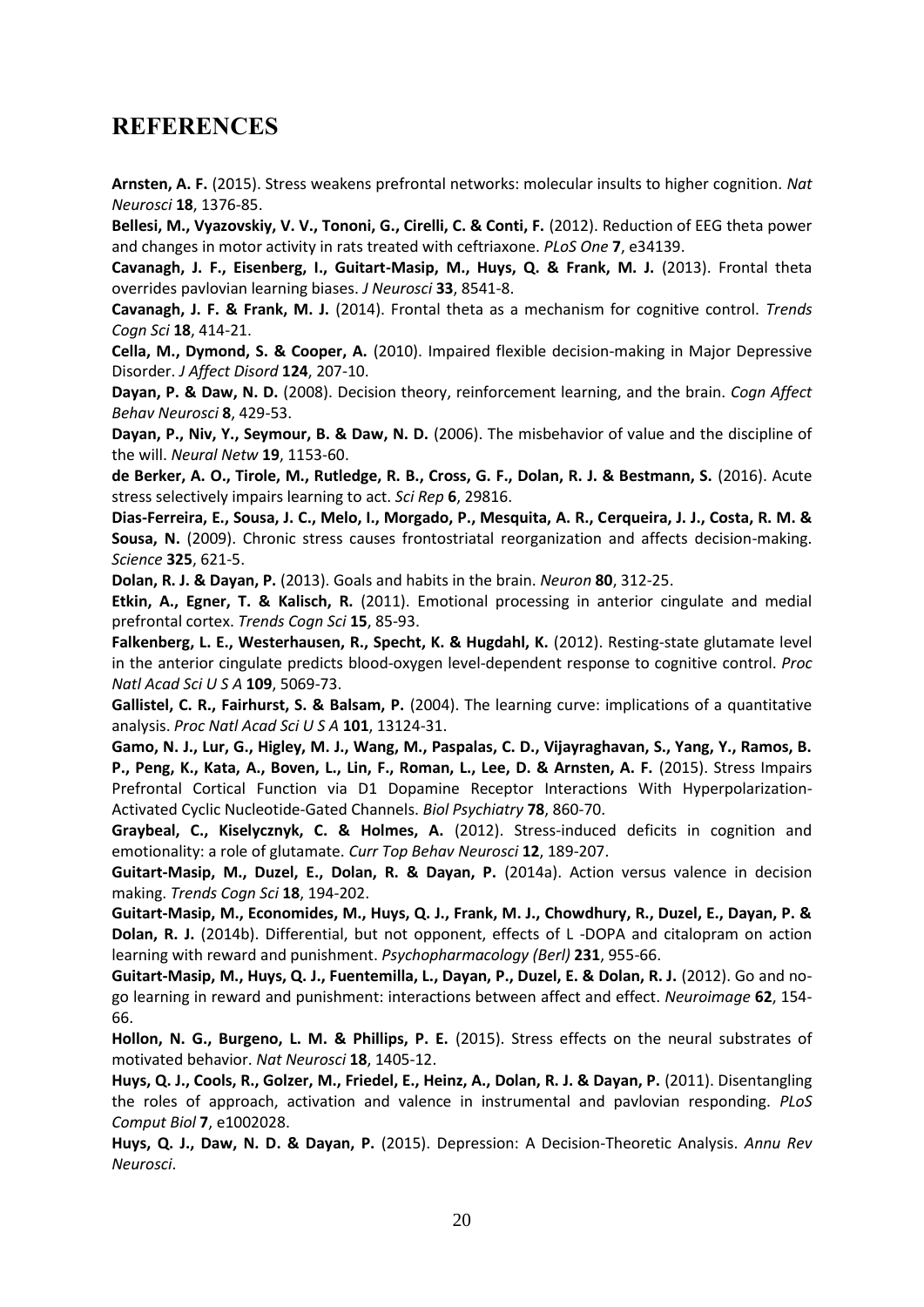<span id="page-20-2"></span>**Jovanovic, T., Norrholm, S. D., Blanding, N. Q., Davis, M., Duncan, E., Bradley, B. & Ressler, K. J.**  (2010). Impaired fear inhibition is a biomarker of PTSD but not depression. *Depress Anxiety* **27**, 244- 51.

<span id="page-20-12"></span>**Koolhaas, J. M., Bartolomucci, A., Buwalda, B., de Boer, S. F., Flugge, G., Korte, S. M., Meerlo, P., Murison, R., Olivier, B., Palanza, P., Richter-Levin, G., Sgoifo, A., Steimer, T., Stiedl, O., van Dijk, G., Wohr, M. & Fuchs, E.** (2011). Stress revisited: a critical evaluation of the stress concept. *Neurosci Biobehav Rev* **35**, 1291-301.

<span id="page-20-5"></span>**Mansouri, F. A., Egner, T. & Buckley, M. J.** (2017). Monitoring Demands for Executive Control: Shared Functions between Human and Nonhuman Primates. *Trends Neurosci* **40**, 15-27.

<span id="page-20-13"></span>**McEwen, B. S., Bowles, N. P., Gray, J. D., Hill, M. N., Hunter, R. G., Karatsoreos, I. N. & Nasca, C.**  (2015). Mechanisms of stress in the brain. *Nat Neurosci* **18**, 1353-63.

<span id="page-20-3"></span>**Milad, M. R., Pitman, R. K., Ellis, C. B., Gold, A. L., Shin, L. M., Lasko, N. B., Zeidan, M. A., Handwerger, K., Orr, S. P. & Rauch, S. L.** (2009). Neurobiological basis of failure to recall extinction memory in posttraumatic stress disorder. *Biol Psychiatry* **66**, 1075-82.

<span id="page-20-17"></span>**North, C. S., Nixon, S. J., Shariat, S., Mallonee, S., McMillen, J. C., Spitznagel, E. L. & Smith, E. M.**  (1999). Psychiatric disorders among survivors of the Oklahoma City bombing. *JAMA* **282**, 755-62.

<span id="page-20-18"></span>**North, C. S. & Pfefferbaum, B.** (2013). Mental health response to community disasters: a systematic review. *JAMA* **310**, 507-18.

<span id="page-20-0"></span>**Pitman, R. K., Rasmusson, A. M., Koenen, K. C., Shin, L. M., Orr, S. P., Gilbertson, M. W., Milad, M. R. & Liberzon, I.** (2012). Biological studies of post-traumatic stress disorder. *Nat Rev Neurosci* **13**, 769-87.

<span id="page-20-7"></span>**Popoli, M., Yan, Z., McEwen, B. S. & Sanacora, G.** (2012). The stressed synapse: the impact of stress and glucocorticoids on glutamate transmission. *Nat Rev Neurosci* **13**, 22-37.

<span id="page-20-9"></span>Provencher, S. W. (1993). Estimation of metabolite concentrations from localized in vivo proton NMR spectra. *Magn Reson Med* **30**, 672-9.

<span id="page-20-4"></span>**Schwabe, L. & Wolf, O. T.** (2009). Stress prompts habit behavior in humans. *J Neurosci* **29**, 7191-8.

<span id="page-20-11"></span>**Schwabe, L. & Wolf, O. T.** (2013). Stress and multiple memory systems: from 'thinking' to 'doing'. *Trends Cogn Sci* **17**, 60-8.

<span id="page-20-1"></span>**Sebold, M., Deserno, L., Nebe, S., Schad, D. J., Garbusow, M., Hagele, C., Keller, J., Junger, E., Kathmann, N., Smolka, M., Rapp, M. A., Schlagenhauf, F., Heinz, A. & Huys, Q. J.** (2014). Modelbased and model-free decisions in alcohol dependence. *Neuropsychobiology* **70**, 122-31.

<span id="page-20-8"></span>**Sheehan, D., Janavs, J., Harnett-Sheehan, K., Sheehan, M., Gray, C., Lecrubier, Y., Weiller, E., Hergueta, T., Allgulander, C., Kadri, N., Baldwin, D. & Even, C.** (2009). M.I.N.I.: Mini Interantional Neuropsychiatric Interview, norwegian version 6.0.0 (DSM-IV)

<span id="page-20-6"></span>**Silvetti, M., Alexander, W., Verguts, T. & Brown, J. W.** (2014). From conflict management to reward-based decision making: actors and critics in primate medial frontal cortex. *Neurosci Biobehav Rev* **46 Pt 1**, 44-57.

<span id="page-20-14"></span>**Van Veen, V. & Carter, C. S.** (2002). The timing of action-monitoring processes in the anterior cingulate cortex. *J Cogn Neurosci* **14**, 593-602.

<span id="page-20-10"></span>**Yang, Z. Y., Quan, H., Peng, Z. L., Zhong, Y., Tan, Z. J. & Gong, Q. Y.** (2015). Proton magnetic resonance spectroscopy revealed differences in the glutamate + glutamine/creatine ratio of the anterior cingulate cortex between healthy and pediatric post-traumatic stress disorder patients diagnosed after 2008 Wenchuan earthquake. *Psychiatry Clin Neurosci*.

<span id="page-20-16"></span>**Yuan, T. F. & Hou, G.** (2015). The effects of stress on glutamatergic transmission in the brain. *Mol Neurobiol* **51**, 1139-43.

<span id="page-20-15"></span>**Yuen, E. Y., Wei, J., Liu, W., Zhong, P., Li, X. & Yan, Z.** (2012). Repeated stress causes cognitive impairment by suppressing glutamate receptor expression and function in prefrontal cortex. *Neuron* **73**, 962-77.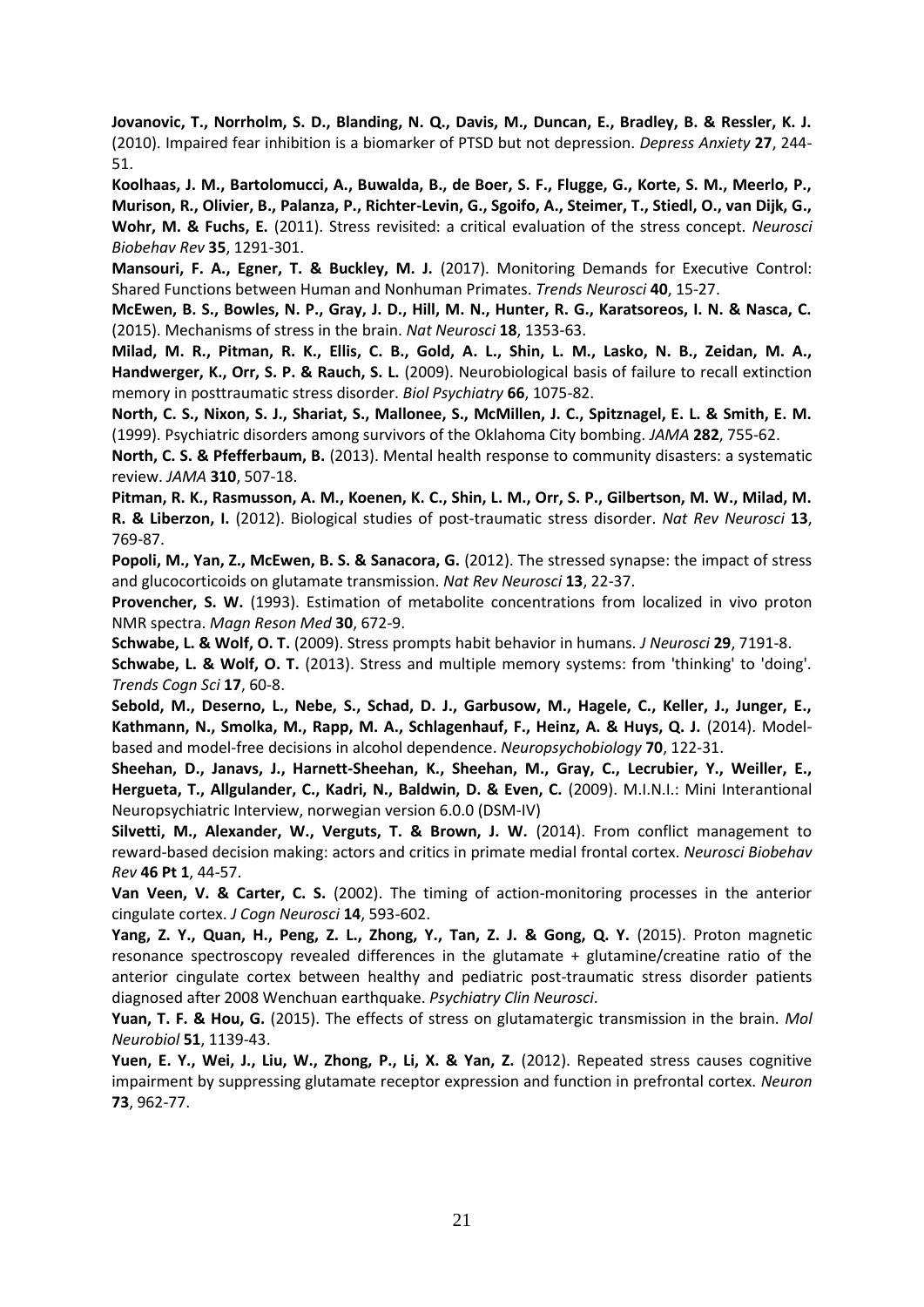# **TABLE 1 Characteristics of the subjects**

| Characteristic               | Controls         | <u>ບ</u>         | Trauma         |         |                |
|------------------------------|------------------|------------------|----------------|---------|----------------|
|                              | $(N=23)$         |                  | survivors      |         |                |
|                              |                  |                  | $(N=25)$       |         |                |
|                              | ${\bf N}$        | $\%$             | ${\bf N}$      | $\%$    | P <sup>1</sup> |
| Female                       | 14               | 61.90            | $17\,$         | 68.00   | 0.61           |
| Age                          | 20.26            | SD:2.30          | 19.64          | SD:1.35 | 0.26           |
| Years of education           | 13.47            | SD:1.07          | 13.72          | SD:1.75 | 0.57           |
| <b>PTSD</b>                  | $\overline{0}$   | $\overline{0}$   | $\overline{7}$ | 28.00   | 0.006          |
| Major depressive episode     | $\boldsymbol{0}$ | $\boldsymbol{0}$ | $\overline{4}$ | 16.00   | $\sqrt{0.05}$  |
| Panic disorder               | $\overline{0}$   | $\overline{0}$   | 8              | 32.00   | 0.003          |
| Generalized anxiety disorder | $\overline{0}$   | $\boldsymbol{0}$ | $\overline{2}$ | 8.00    | 0.17           |

Abbreviations: SD = Standard Deviation.

<sup>1</sup>The  $\chi^2$  test was used for sex and psychopathology comparisons across the two groups; two-

sample *t*-test was used for age and years of education comparisons.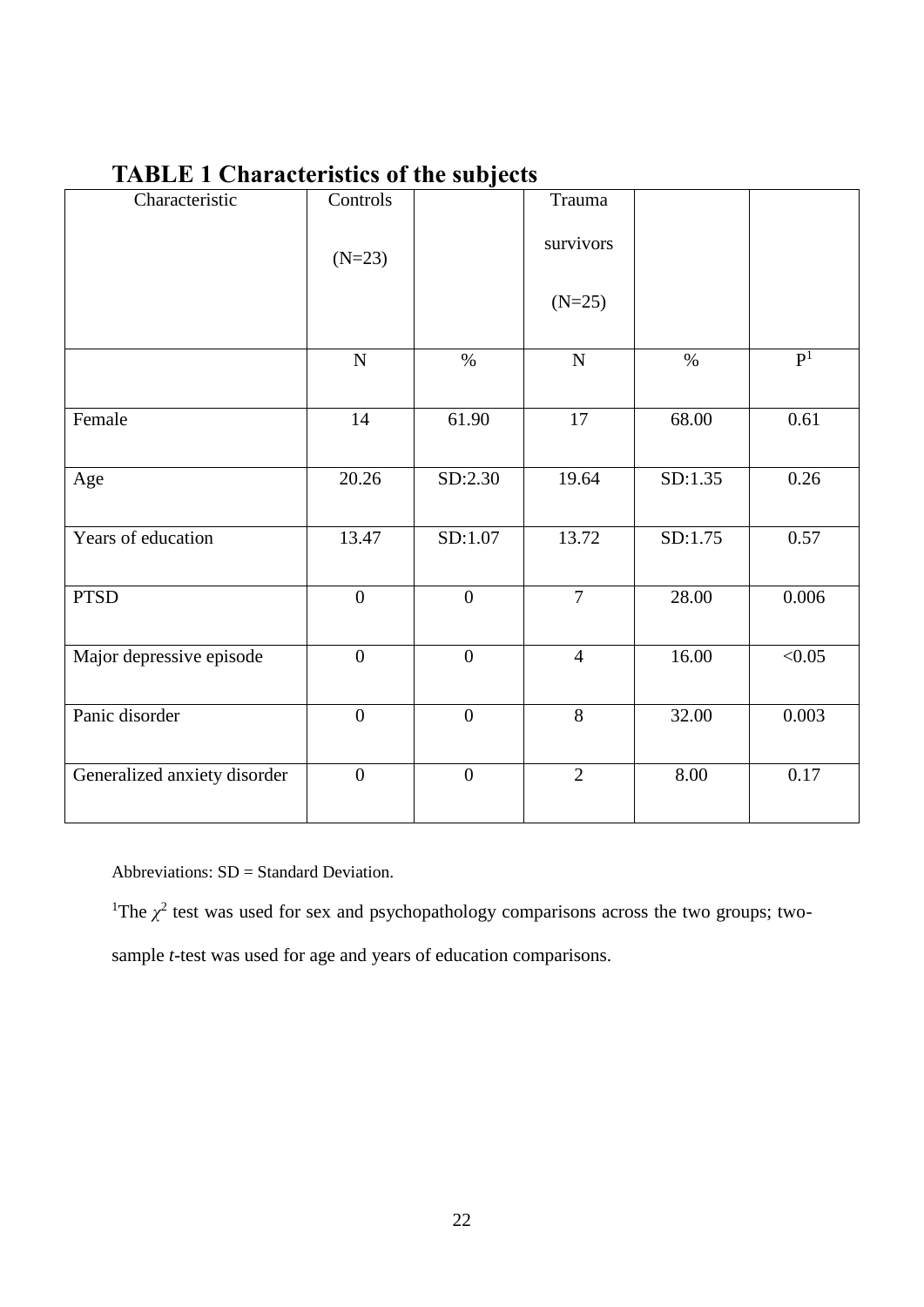# **Figure captions**

*Figure 1:* A: The orthogonalized Go/NoGo task. Subjects had to learn for each image whether to press a button or not to obtain a reward or avoid losing money. B: The timings of the task. C: Mean accuracy for each experimental condition shown for the trauma survivors and the controls separately. Error bars are ±1 SEM. Abbreviations:  $ITI = Intertrial interval.  $ISI = Interstimulus interval. NOK = Norwegin Krone. GW:$$ Go to win. GNL: Go to avoid losing. NGW: No-go to win. NGNL: No-go to avoid losing.

*Figure 2:* Model fits from 25 trauma survivors and 23 controls. A: Model evidence (iBIC). The smaller the number, the better the model trades off complexity and fitting the data. The most parsimonious model contained both a Pavlovian component and separate sensitivities to rewards and losses. B: Pavlovian bias parameters  $\pi$  from the most parsimonious model for controls and trauma survivors. Group mean differences are robust to exclusion of trauma survivors in red who are >2 standard deviations from the group mean. C: Scatter plot of the association between the individual Pavlovian bias parameter and days since trauma. Subjects with a Pavlovian bias parameter  $> 2$ standard deviations from the group mean have been excluded. D-K: Detailed learning curves for all four conditions separated by group. The background shows each choice for each subject (go in white, no-go in grey). The black lines represent time-varying probability, across subjects, of making a go response. Note that panel D-G represents controls, while H-K represents trauma survivors. The coloured lines show the same time-varying probabilities, but evaluated on choices generated from the different models (colours as in panel A).